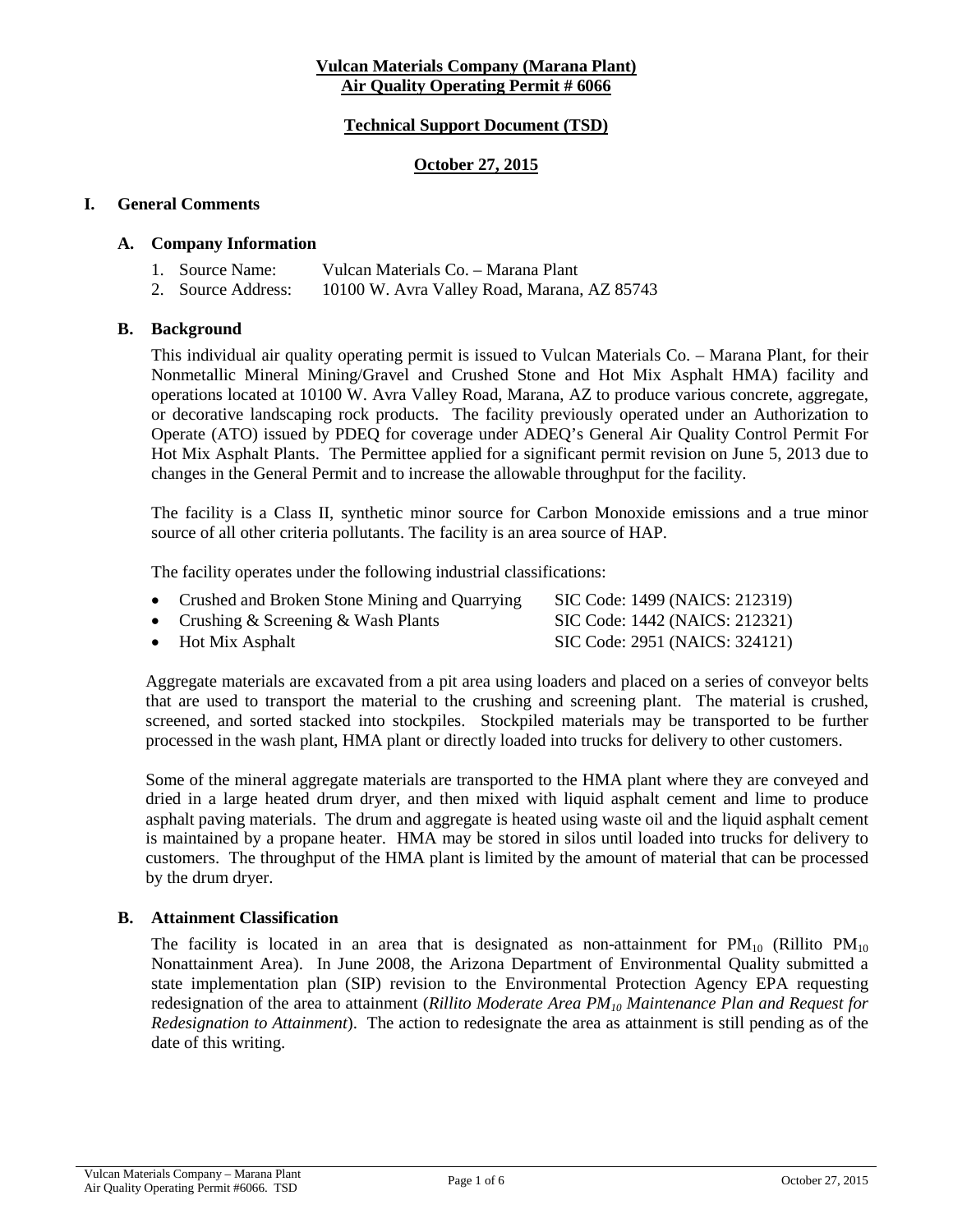### **II. Source Description**

### **A. Process Description**

The air pollutant emitting equipment and operations at Vulcan Materials, Co. – Marana Plant consists of the following:

- Crushing and Screening Plant including various crushers, screens, and conveyors used to process, sort, and store rock and aggregate products.
- Hot Mix Asphalt Plant including a waste oil fueled drum dryer, propane fired asphalt heater, and baghouse APC.
- Materials Handling and Fugitive Dust

### **B. Operating Capacity and Schedule**

The Potential to Emit (PTE) of the plant is based on operations 24 hours/day 365 days per year. The Permittee has declared the following maximum processing capacities for each plant:

| • Crushing $&$ Screening Plant | Capacity: $450 \text{ tons/hr} - 3,942,000 \text{ tons per year}$ |
|--------------------------------|-------------------------------------------------------------------|
| $\bullet$ Wash Plant           | Capacity: $450 \text{ tons/hr} - 3,942,000 \text{ tons per year}$ |
| $\bullet$ HMA Plant            | Capacity: $350 \text{ tons/hr} - 3,066,000 \text{ tons per year}$ |

Emissions from typical operations are based on 14 hours of operation per day, 6 days a week and 48 weeks per year. Nevertheless, the Permittee's operating schedule is not restricted and the facility can operate 24 hours/day 365 day/year subject to the voluntary plant throughput limitations.

The Permittee has voluntarily restricted the throughput of the crushing and screening and wash plants to 1, 814,400 tons/year (46% capacity) and the HMA plant (23% capacity) below maintain emissions below major source thresholds.

### **C. Air Pollution Control Equipment**

The facility has the potential to generate particulate matter emissions through baghouse air pollution control (APC) system stacks, or vents; from process fugitive emissions generated by crushers, screens, and conveyor belt drop points; and from other fugitive sources including the dumping and loading of aggregates in feed hopers, and non-point fugitive dust emissions from stockpiles, roadways, and open areas. Particulate matter control is achieved with wet suppression techniques and the operation and use of baghouse APC equipment on pneumatically loaded silos and the HMA drum dryer.

#### **III. Emission Estimates**

Detailed calculations of particulate matter from the operations were completed in support of the permit renewal application for the determination of Potential to Emit (PTE) and are provided in Attachment 1. The submitted calculations have been reviewed and verified by PDEQ.

|                                                                | Emissions (tons/yr) |           |       |                 |          |            |                        |  |
|----------------------------------------------------------------|---------------------|-----------|-------|-----------------|----------|------------|------------------------|--|
| <b>Source</b>                                                  | <b>PM</b>           | $PM_{10}$ | CO    | NO <sub>x</sub> | $SO_{X}$ | <b>VOC</b> | <b>HAPs</b><br>(Total) |  |
| All Facility Operations<br>(Potential to Emit) <sup>1</sup>    | 85.1                | 52.5      | 203.1 | 84.7            | 88.9     | 73.8       | 15.2                   |  |
| All Facility Operations<br>(Controlled Emissions) <sup>2</sup> | 25.2                | 14.8      | 46.7  | 19.5            | 20.5     | 17.0       | 3.5                    |  |

## **Table 1 - Potential to Emit (Tons/yr)**

1 Potential to Emit (PTE) calculations are based on maximum possible operation, 24 hours per day, 365 day per year.

<sup>2</sup> Controlled Emissions based on restricting Crushing and Screening throughput at 46% and Hot Mix Asphalt throughput by at 23%. Typical operation is based on 14 hours per day, 6 days per week, 48 weeks per year (46% of PTE).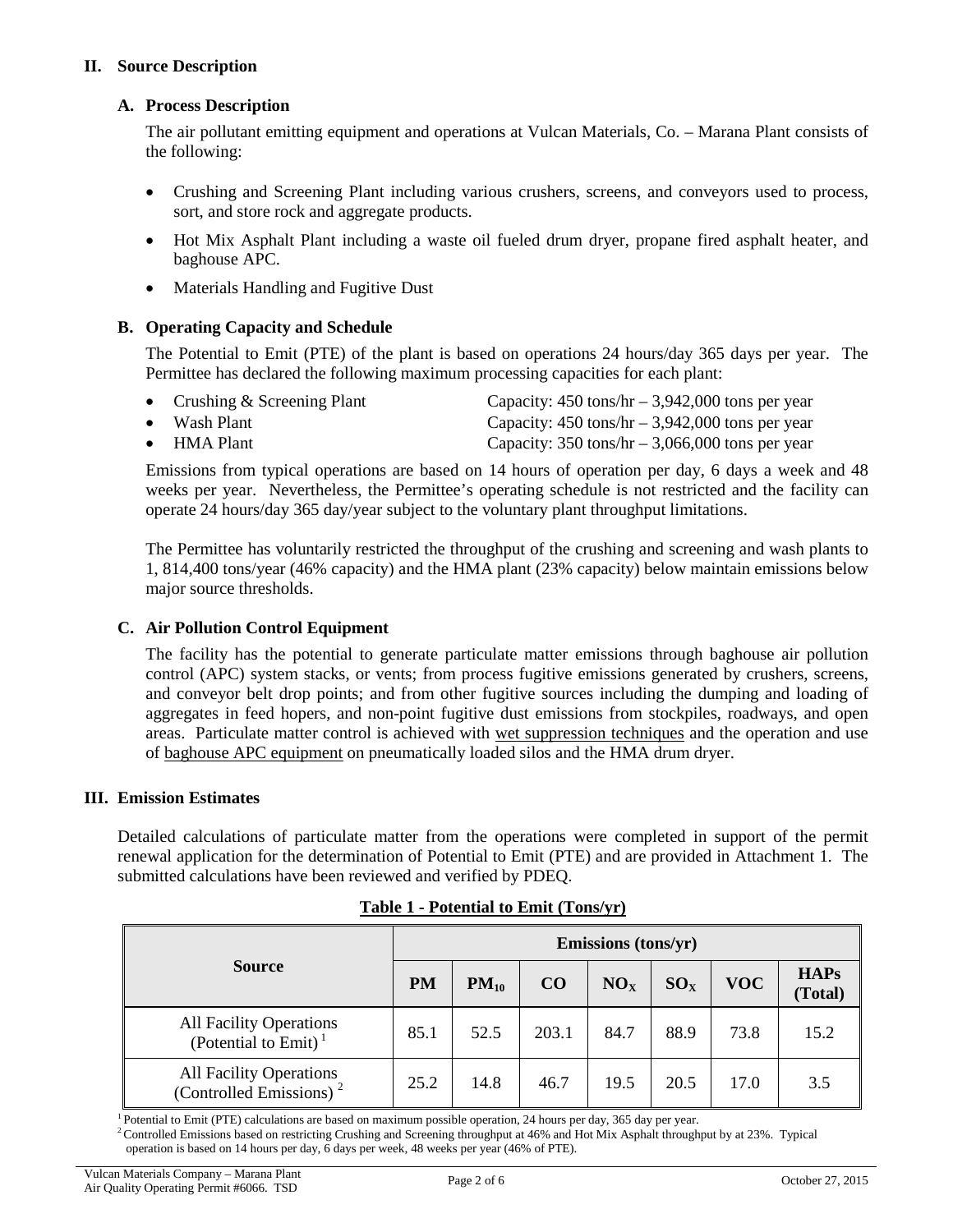### **IV. Applicable Requirements**

# **Code of Federal Regulations**

Chapter 40 Part 60:

| Subpart A   | <b>General Provisions</b>                                          |
|-------------|--------------------------------------------------------------------|
| Subpart I   | Standards of Performance for Hot Mix Asphalt Facilities.           |
| Subpart OOO | Standards of Performance for Nonmetallic Mineral Processing Plants |

Chapter 40 Part 279:

| Subpart B | Standards for the Management of Used Oil |  |
|-----------|------------------------------------------|--|
|           |                                          |  |

# **Pima County Code Title 17, Chapter 17.12:**

| Statutory authority                                                                           |
|-----------------------------------------------------------------------------------------------|
| Planning, Constructing, or operating without a permit                                         |
| Reporting requirements                                                                        |
| Test methods and procedures                                                                   |
| Performance tests                                                                             |
| Permit application processing procedures for Class II and Class III                           |
| permits                                                                                       |
| Permit contents for Class II and Class III permits                                            |
| Permits containing synthetic emission limitations and standards                               |
| Facility changes that require a revision                                                      |
| Procedures for certain changes that do not require a permit revision Class II<br>or Class III |
| Minor permit revisions                                                                        |
| Significant permit revisions                                                                  |
| Fees related to Class II and Class III permits                                                |
|                                                                                               |

# **Pima County Code Title 17, Chapter 17.16:**

| 17.16.010 | Local rules and standards; Applicability of more than one standard            |
|-----------|-------------------------------------------------------------------------------|
| 17.16.020 | Noncompliance with applicable standards                                       |
| 17.16.030 | Odor limiting standard                                                        |
| 17.16.050 | Visibility limiting standard                                                  |
| 17.16.060 | Fugitive dust producing activities                                            |
| 17.16.100 | Particulate materials                                                         |
| 17.16.110 | Storage piles                                                                 |
| 17.16.130 | Applicability                                                                 |
| 17.16.150 | Hazardous waste, hazardous waste fuel, used oil, and used oil fuel<br>burning |
| 17.16.370 | Standards of Performance for Gravel or Crushed Stone Processing               |
|           | Plants                                                                        |

# **Pima County Code Title 17, Chapter 17.20:**

| 17.20.010 | Source sampling, monitoring and testing |
|-----------|-----------------------------------------|
| 17.20.040 | Concealment of emissions                |

# **Pima County Code Title 17, Chapter 17.24:**

17.24.020 Recordkeeping for compliance determination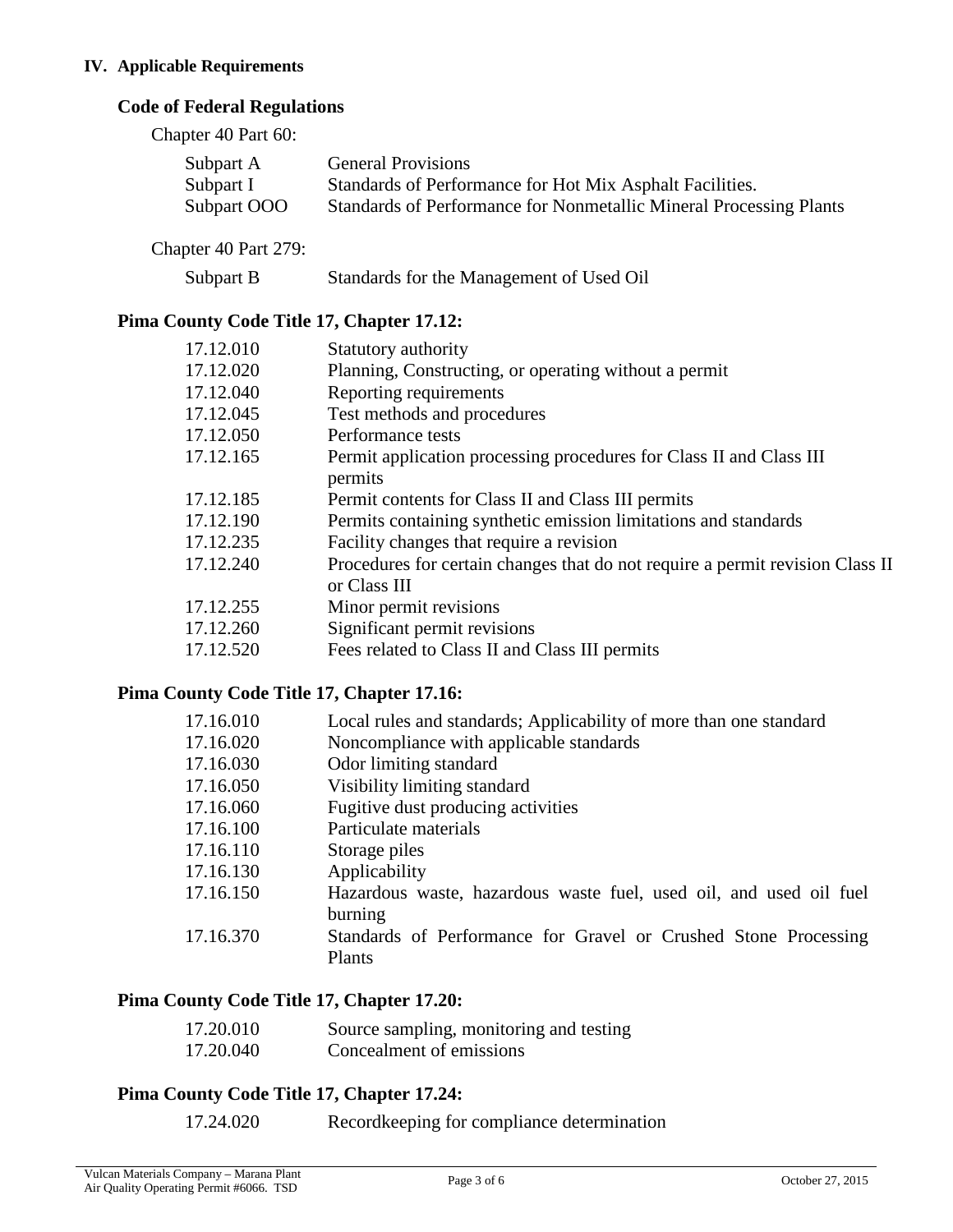### **V. Permit Sections and Applicability Determinations**

#### **A. Permit and Permit Summary**

The facility previously operated under an Authorization to Operate (ATO) issued by PDEQ for coverage under ADEQ's General Air Quality Control Permit For Hot Mix Asphalt Plants. Changes to the General Permit require sources within non-attainment areas to obtain an individual air quality operating permit. In addition the facility wanted to increase the allowable throughput for the facility above the restriction in the general permit.

### **B. Applicability**

Section I. of the permit, Attachment 1, and the equipment list in Attachment 2 of the permit provide references to the applicability of NSPS standards to affected sources operating at the facility.

### **C. Spray Bar Pollution Control Requirement**

Section II.B.2.a.iii requires use of spray bar pollution controls in accordance with "EPA Control of Air Emissions From Process Operations In The Rock Crushing Industry" [\(EPA 340/1-79-002\),](http://nepis.epa.gov/Exe/ZyNET.exe/2000F4T9.TXT?ZyActionD=ZyDocument&Client=EPA&Index=1976+Thru+1980&Docs=&Query=&Time=&EndTime=&SearchMethod=1&TocRestrict=n&Toc=&TocEntry=&QField=&QFieldYear=&QFieldMonth=&QFieldDay=&IntQFieldOp=0&ExtQFieldOp=0&XmlQuery=&File=D%3A%5Czyfiles%5CIndex%20Data%5C76thru80%5CTxt%5C00000002%5C2000F4T9.txt&User=ANONYMOUS&Password=anonymous&SortMethod=h%7C-&MaximumDocuments=1&FuzzyDegree=0&ImageQuality=r75g8/r75g8/x150y150g16/i425&Display=p%7Cf&DefSeekPage=x&SearchBack=ZyActionL&Back=ZyActionS&BackDesc=Results%20page&MaximumPages=1&ZyEntry=1&SeekPage=x&ZyPURL)  ["Wet Suppression System" \(pages 15-34\), amended as of February, 1979,](http://nepis.epa.gov/Exe/ZyNET.exe/2000F4T9.TXT?ZyActionD=ZyDocument&Client=EPA&Index=1976+Thru+1980&Docs=&Query=&Time=&EndTime=&SearchMethod=1&TocRestrict=n&Toc=&TocEntry=&QField=&QFieldYear=&QFieldMonth=&QFieldDay=&IntQFieldOp=0&ExtQFieldOp=0&XmlQuery=&File=D%3A%5Czyfiles%5CIndex%20Data%5C76thru80%5CTxt%5C00000002%5C2000F4T9.txt&User=ANONYMOUS&Password=anonymous&SortMethod=h%7C-&MaximumDocuments=1&FuzzyDegree=0&ImageQuality=r75g8/r75g8/x150y150g16/i425&Display=p%7Cf&DefSeekPage=x&SearchBack=ZyActionL&Back=ZyActionS&BackDesc=Results%20page&MaximumPages=1&ZyEntry=1&SeekPage=x&ZyPURL) as incorporated herein by reference to control fugitive dust emissions from non-NSPS facilities.

Section III.A.1.b adds the NSPS monthly periodic water spray nozzle inspection requirement for affected facilities that use water suppression systems that commenced construction after April 22, 2008 which is applicable to a number of conveyors at the facility.

### **D. Testing Requirements**

Section VI.A of the permit has been streamlined to only reference opacity testing requirements in 40 CFR §60.11 and not performance testing requirements in 40 CFR §60.8 because none of the affected facilities subject to Subpart OOO located and used at the facility are controlled by a capture system. Should a capture system subject to subpart OOO be installed at the facility in the future, a significant revision will be required to revise the permit and incorporate the additional standard and monitoring requirements.

Section III.a.1.b and VI.A.1.b of the permit provides additional NSPS subpart OOO repeat testing and exemption criteria for affected facilities that commence construction after April 22, 2008 that do not use water sprays.

#### **VI. Periodic Monitoring**

This is a Class II permit and as such does not require the source to submit a semiannual summary report of required monitoring or annual compliance certifications. The permit requires the facility maintain the required monitoring records on site in order to demonstrate compliance with the emission limitations and standards.

The permit requires daily monitoring of point, non-point, and fugitive sources for compliance with the opacity standards and fugitive dust control requirements, monthly inspections of water spray nozzles for Subpart OOO affected facilities that commenced construction after Aprill 22, 2008 that use wet suppression systems, daily monitoring of the plant production totals to produce monthly and rolling 12 month total production tonages for compliance with the voluntary throughput limitations, waste oil fuel monitoring for the HMAP, and APC baghouse maintenance for units in operation at the facility.

#### **VII. Insignificant Activities**

Attachment 3 provides a list of the standard Pima County list of insignificant and trivial activities and operations in accordance with PCC 17.04.340.A. No additional insignificant activity determinations have been made by the Control Officer.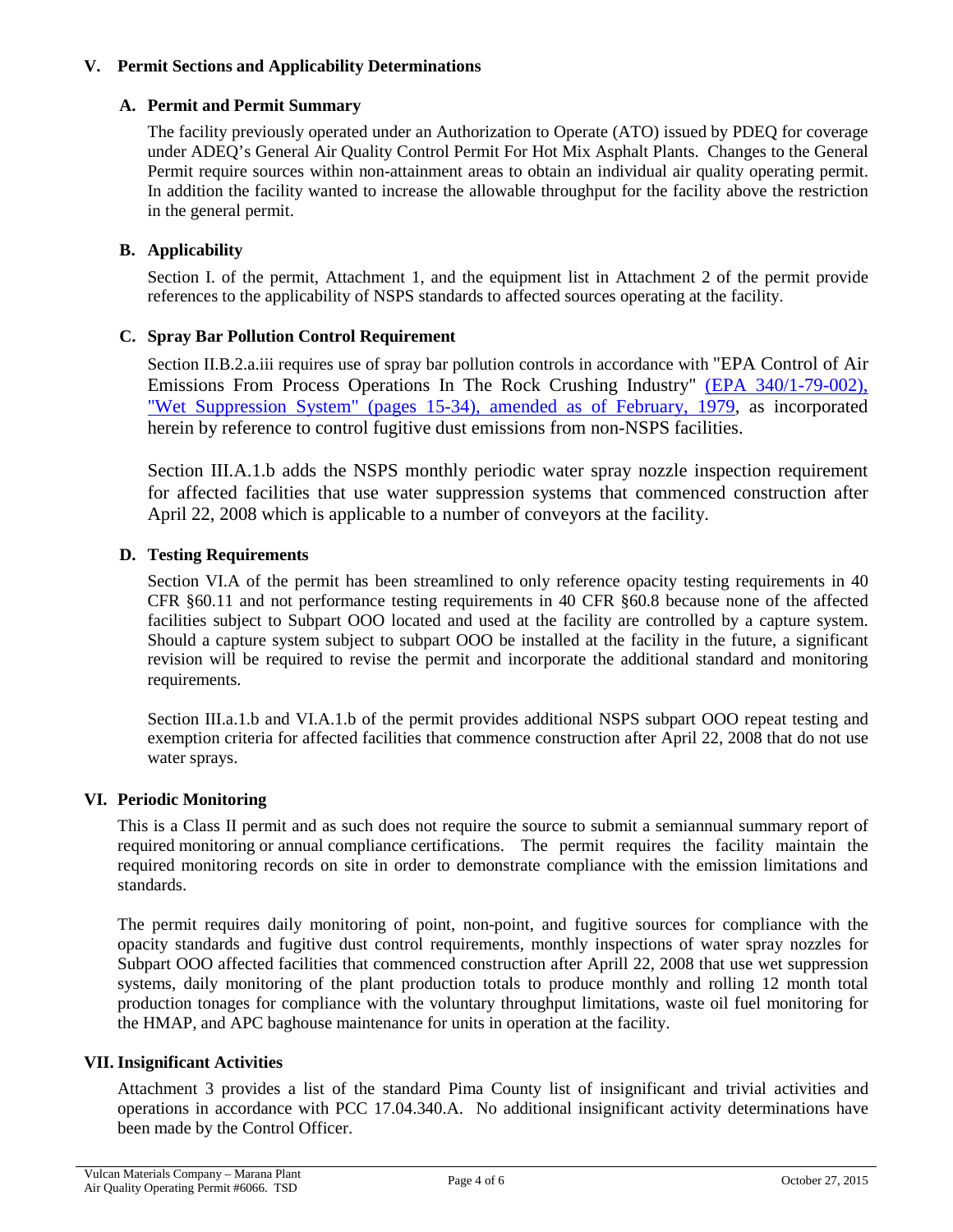#### **VIII. Impacts to Ambient Air Quality**

Not a major source so no impact studies are required.

# **IX. Control Technology Determination**

No control technologies needed to be determined; the source is not subject to RACT, BACT or LAER. **X. Exclusion of PCC Particulate Matter Discharge Rate Standards**

The applicable PCC rules for the maximum particulate discharge rates are not normally included for Class II and III area source permits as explained below.

- For particulate matter sources, the calculated maximum particulate matter discharge rate, as provided in Title 17, yields maximum rates that far exceed the emissions expected from most typical area sources. For example a 200 ton/hour process source, which is typical for an average construction aggregate screening operation, would be limited to a maximum discharge rate of 40.4 lbs/hour or 177 tons/year. This limit far exceeds estimated emissions from typical sources and the source is far more likely to exceed opacity and visibility limiting standards well before reaching this limit.
- With regard to fuel burning equipment, PCC 17.16.165.C limits the emissions of particulate matter from commercial and industrial fossil-fuel fired equipment (including but not limited to boilers). This limit is not normally included in permits because allowable emissions are consistently over an entire order of magnitude higher than EPA AP-42 estimated potential emissions. The chart below, illustrates the point.



**Comparison of Emissions of PM-10 for Boilers: PCC Allowable vs AP-42 Estimated**

Comparative Chart of Allowable Particulate Emissions Under Pima County Code, Title 17, and Estimated Potential Emissions based on EPA AP-42 Estimates for External Combustion Sources. Allowable emissions are consistently over ten times estimated potential emissions. Therefore, it is not necessary to include the standard in the permit explicitly, but by reference in Attachment 1 of the permit.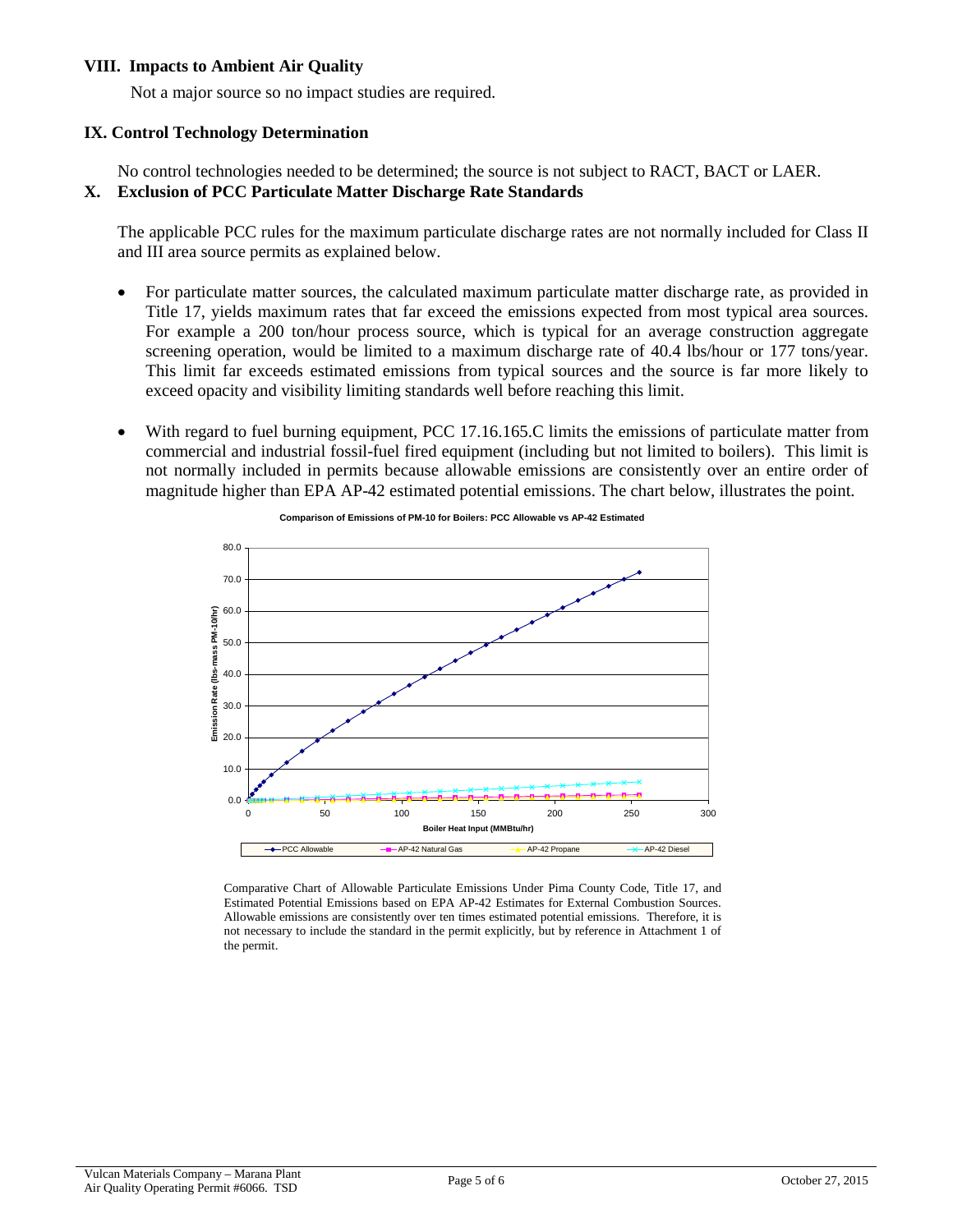Attachment 1

Potential to Emit Estimates As supplied in application dated August 21, 2013 and updated March 10, 2015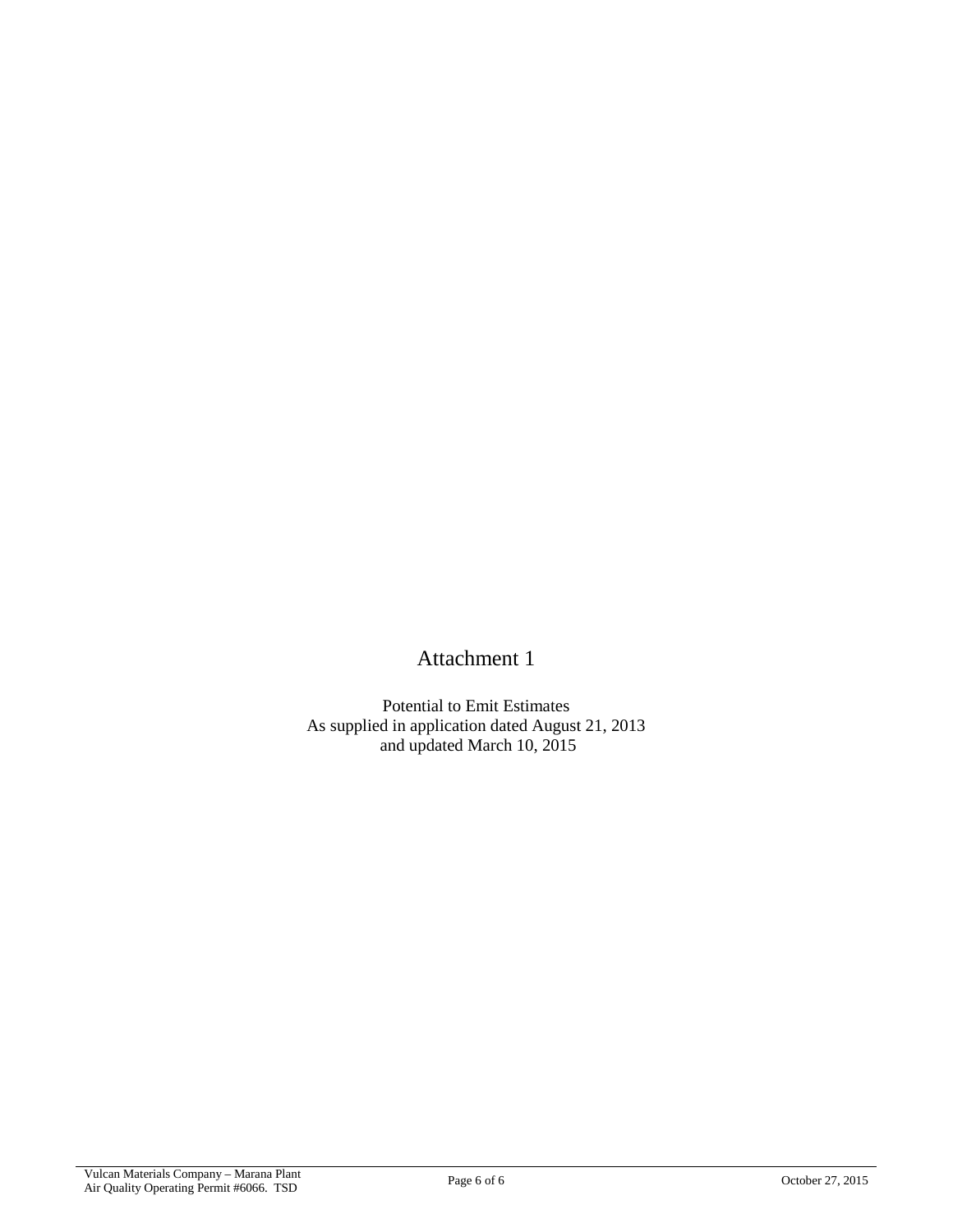#### Table 2. Estimated Emissions from Crushing and Screening Plant

| za, tsuniawi imvagnya,            |        |         |         |         |           |  |  |  |  |
|-----------------------------------|--------|---------|---------|---------|-----------|--|--|--|--|
|                                   | ton/hr | hrs/dav | ton/gay | days/yr | ton/vr    |  |  |  |  |
| Rock Products - PTE <sup>+</sup>  | 450    | 24      | 10.800  | 365     | 3.942.000 |  |  |  |  |
| Rock Products - Typical Operation | 450    | 14      | 6.300   | 288     | 1814.400  |  |  |  |  |
| Ratio Of Typical Operation to PTE |        |         |         |         | 46%       |  |  |  |  |

#### 2s Fellmated Throughnut

 $1$  = Potential to Emit (PTE) Calculations are based on maximum possible operation, 24 hours per day, 365 days per year.

 $2$  = Typical Operation is based on 14 hours per day, 6 days per week, 48 weeks per year.

|                                      |                                 | <b>PTE with Controls</b>                  |                                    |                                             |                                   |  |  |
|--------------------------------------|---------------------------------|-------------------------------------------|------------------------------------|---------------------------------------------|-----------------------------------|--|--|
| <b>Source</b>                        | Amount Processed I<br>(tons/yr) | <b>PW EINISSION</b><br>Factor<br>(lb/ton) | ŦМ<br><b>Emissions</b><br>(lbs/yr) | <b>PIVEO AMESSION</b><br>Factor<br>(lb/ton) | <b>PM10 Emissions</b><br>(lbs/yr) |  |  |
| <b>Primary Screening</b>             | 3.942,000                       | 0.0022<br>$\overline{\phantom{a}}$        | 8,672                              | 0.00074                                     | 2917                              |  |  |
| Crushing                             | 3.942,000                       | $0.0012$ /                                | 4,730                              | 0.00054                                     | 2.129                             |  |  |
| <b>Fine Screening</b>                | 3.942.000                       | 0.0036                                    | 14.191                             | 0.0022                                      | 8.672                             |  |  |
| <b>Stacking</b>                      | 3,942,000                       | 0.00067                                   | 2,641                              | 0.00048                                     | 1.892                             |  |  |
| <b>Conveyor Transfer Points (15)</b> | 59.130,000                      | 0.00014                                   | 8.278                              | 0.000046                                    | 2720                              |  |  |
|                                      |                                 | <b>Total PMI</b>                          | 38,513                             | <b>Total PM101</b>                          | 18,330                            |  |  |

#### 2b. Emission Estimates for Operations with Federally Required Controls

 $\overline{\phantom{a}}$ 

 $\overline{a}$ 

 $r - r$ 

#### 2c. Emission Estimates for Operations Where Controls are Not Federally Required

|                              |                      | <b>PTE Without Controls</b> |                  |                      |                       | <b>PTE with Controls</b> |                  |                      |
|------------------------------|----------------------|-----------------------------|------------------|----------------------|-----------------------|--------------------------|------------------|----------------------|
|                              |                      | <b>PM Emission</b>          | PM               | <b>PMIU EMISSION</b> |                       | <b>PM Emission</b>       | PM.              | <b>PM10 Emission</b> |
| <b>Source</b>                | I Amount Processed I | Factor <sup>-</sup>         | <b>Emissions</b> | Factor <sup>s</sup>  | <b>PM10 Emissions</b> | Factor                   | <b>Emissions</b> | Factor               |
|                              | (tons/yr)            | (lb/ton)                    | (lbs/yr)         | (lb/ton)             | (hs/yr)               | (lb/ton)                 | (lbs/yr)         | (lb/ton)             |
| <b>Batch Drop Operations</b> | 3.942.000            | 0.0022                      | 8.804            | 0.0016               | 6.307                 | 0.00067                  | 2.641            | 0.00048              |
| Feed Hopper Loading          | 3,942,000            | 0.0022                      | 8.804            | 0.0016               | 6.307                 | 0.00067                  | 2.641            | 0.00048              |
|                              |                      | Total PM                    | 17.608           | <b>Total PM 101</b>  | 12,614                | Total PM                 | 5,282            | Total PM10           |

|                                       |                     |                 |                  | <b>PTE Without Controls</b> |                       |                    |                  | <b>PTE with Controls</b> |                       |
|---------------------------------------|---------------------|-----------------|------------------|-----------------------------|-----------------------|--------------------|------------------|--------------------------|-----------------------|
|                                       |                     | MW Emission     | rм               | <b>PM IU Amssion</b>        |                       | <b>PM Emission</b> | PМ               | <b>PM10 Emission</b>     |                       |
| Source                                |                     | Factor          | <b>Emissions</b> | Factor <sup>3</sup>         | <b>PM10 Emissions</b> | Factor             | <b>Emissions</b> | Factor                   | <b>PM10 Emissions</b> |
|                                       | Amount <sup>°</sup> | (lb/ton)        | (lbs/yr)         | (lb/ton)                    | (lbs/yr)              | (lb/ton)           | (lbs/yr)         | (lb/ton)                 | (lts/yr)              |
| Vehicle Traffic - Loaders (miles)     | 31,000              | 2.4333          | 75,433           | 0.6333                      | 19,633                | 0.73               | 22.630           | 0.19                     | 5,890                 |
| Vehicle Traffic - Haul Trucks (miles) | 109,000             | 2.1850          | 238.165          | 0.5570                      | 60,713                | 0.6555             | 71.450           | 0.1671                   | 18,214                |
| Storage Piles (piles)                 | 43                  | 1.4098          | -61              | 1.4098                      | -61                   | 0.423              | 18.19            | 0.423                    | 18                    |
|                                       |                     | <b>Total PM</b> | 313.659          | Total PM10 l                | 80.407                | <b>Total PM</b>    | 94.098           | Total PM10               | 24,122                |

#### 2d. Emission Estimates for Fugitive Sources <sup>4</sup> (No Federally Required Controls)

Emission Factors are based on AP-42 Chapter 11.19.2 and ADEQs 2012 Annual Emission Inventory Forms for Crushing and Screening.

<sup>3</sup> = Uncontrolled Emission Factors are calculated from Controlled Emission Factors, which are assumed to include a 100% Capture Efficiency and 70% Control Efficiency.

 $4$  = Includes Vehicle Traffic and Storage Piles associated with both the Crushing and Screening Plant and the Hot-Mix Asphalt Plant.

<sup>5</sup> = Mileage for Loaders and Haul Trucks is based on the facility throughput, typical vehical capacities, and typical travel distances. The number of Storage Plies is based on an average number of piles at the facility.

### Air Permit Application Vulcan Materials Company- Marana Facility



| PM10 Emissions |
|----------------|
| (it:s/yr)      |
| 1.892          |
| 1.892          |
| 3,784          |
|                |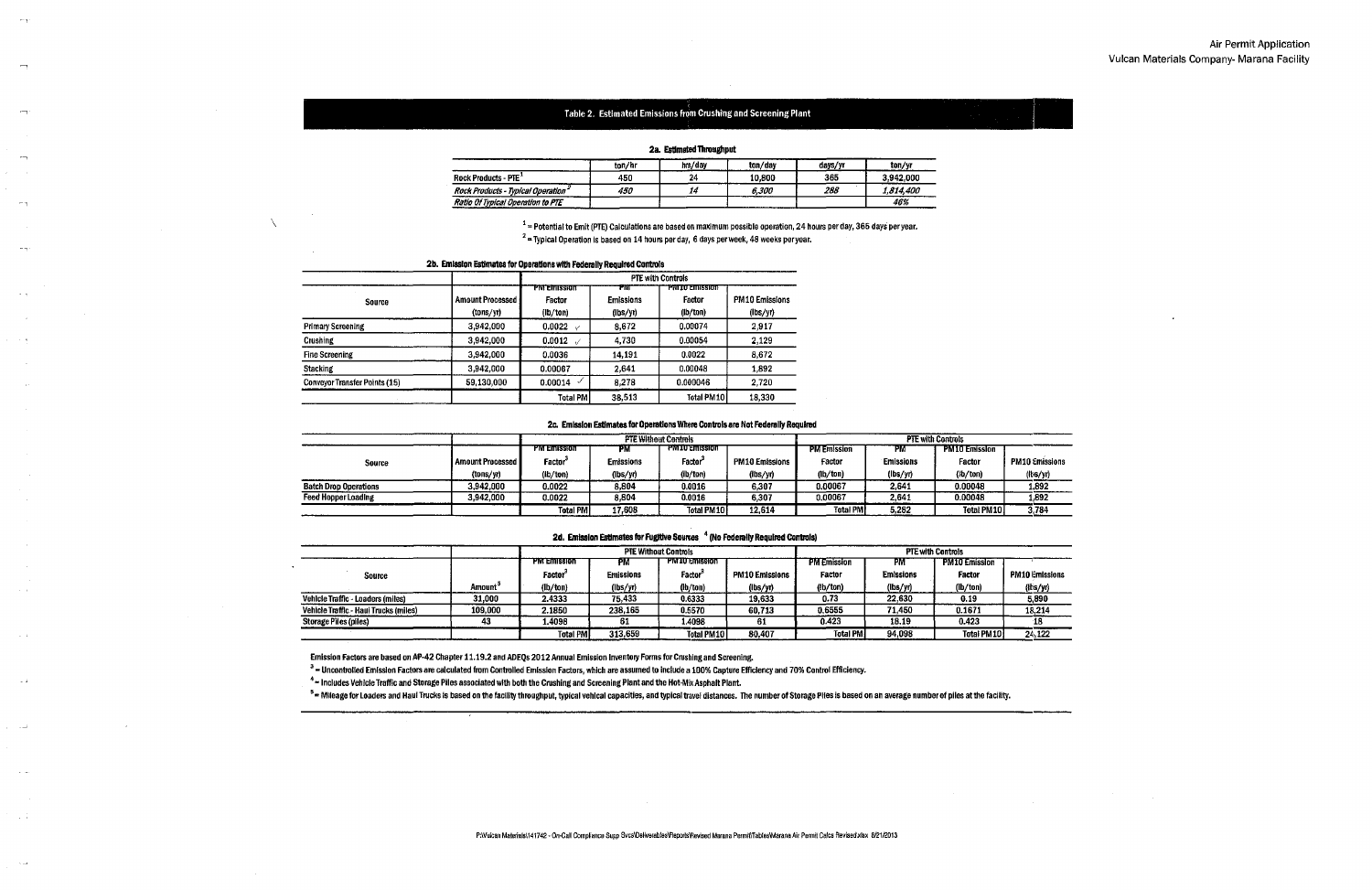

#### Table 3. Estimated Emissions from Hot-Mix Asphalt Plant i

3a. Estimated Throughput

 $1$  = PTE Calculations are based on maximum possible operation, 24 hours per day, 365 days per year.

<sup>2</sup>**=Typical Operation is based on 14 hours per day, 2,000 hours per year.** 

3b. Asphalt Material Handling - Emission Estimates for Operations with Federally Required Controls

|                        |                                      | <b>PTE with Controls</b>                 |                                           |                                            |                                                   |  |  |  |  |
|------------------------|--------------------------------------|------------------------------------------|-------------------------------------------|--------------------------------------------|---------------------------------------------------|--|--|--|--|
| Source                 | <b>Amount Processed</b><br>(tons/yr) | <b>PM Emission</b><br>Factor<br>(lb/ton) | PM<br><b>Emissions</b><br>$(\frac{1}{5})$ | <b>PM10 Emission</b><br>Factor<br>(lb/ton) | <b>PM10 Emissions</b><br>$(\text{ibs}/\text{yi})$ |  |  |  |  |
| Conveyors (7)          | 21,462,000                           | 0.00014                                  | 3,005                                     | 0.000046                                   | 987                                               |  |  |  |  |
| <b>Scalping Screen</b> | 3.066.000                            | 0.0022                                   | 6.745                                     | 0.00074                                    | 2.269                                             |  |  |  |  |
| Lime to $Silo3$        | 30.660                               | 0.0089                                   | 273                                       | 0.0049                                     | 150                                               |  |  |  |  |
|                        |                                      | <b>Total PMI</b>                         | 10.023                                    | Total PM10                                 | 3,406                                             |  |  |  |  |

|                                                   | ton/hr     | hrs/day | ton/day      | hrs/yr       | ton/yr    |
|---------------------------------------------------|------------|---------|--------------|--------------|-----------|
| <b>Asphalt Produced - PTE</b>                     | 350        | 24      | 8,400        | 8.760        | 3,066,000 |
| Lime (1% of Asphalt Produced) - PTE               |            | 24      | 84           | 8.760        | 30,660    |
| Asphalt Produced - Typical Operation <sup>2</sup> | <i>350</i> | 14      | <i>4.900</i> | <i>2.000</i> | 700.000   |
| Lime (1% of Asphalt Produced) - Typical           |            | 14      | 49           | 2.000        | 7.000     |
| Ratio Of Typical Operation to PTE                 |            |         |              |              | 23%       |
|                                                   | gal/hr     |         | gal/day      |              | gal/yr    |
| Propane Usage - PTE                               |            | 24      | 144          | 8.760        | 52,560    |
| Propane Usage - Typical Operation                 |            | 14      | 84           | <i>2.000</i> | 12.000    |
| Ratio Of Typical Operation to PTE                 |            |         |              |              | 23%       |

| 3c. Asphalt Material Handling - Emission Estimates for Operations Where Controls are Not Federally Required |  |  |  |  |  |  |
|-------------------------------------------------------------------------------------------------------------|--|--|--|--|--|--|
|-------------------------------------------------------------------------------------------------------------|--|--|--|--|--|--|

3 ... **Emisison Factor for Lime to Silo based on AP-42 Chapter 11.12 Emisison Factor for Cement Supplement to Silo** 

<sup>4</sup> = Uncontrolled Emission Factors are based on Controlled Emission Factors excluding 100% Capture Efficiency and 70% Control Efficiency.

|                          |                         |                    | <b>PTE without Controls</b> |                     |                       | <b>PTE with Controls</b> |                  |                      |                       |  |
|--------------------------|-------------------------|--------------------|-----------------------------|---------------------|-----------------------|--------------------------|------------------|----------------------|-----------------------|--|
|                          |                         | <b>PM Emission</b> | <b>PM10 Emission</b><br>PM  |                     |                       |                          | PM               | <b>PM10 Emission</b> |                       |  |
|                          | <b>Amount Processed</b> | Factor             | <b>Emissions</b>            | Factor <sup>®</sup> | <b>PM10 Emissions</b> | Factor                   | <b>Emissions</b> | Factor               | <b>PM10 Emissions</b> |  |
| Source                   | (tons/yr)               | (lb/ton)           | $(\frac{1}{5})$             | (lb/ton)            | (hs/yr)               | (lb/ton)                 | (lbs/yr)         | (lb/ton)             | (lbs/yr)              |  |
| <b>Material handling</b> | 3.066.000               | 0.0022             | 6.847                       | 0.0016              | 4.906                 | 0.00067                  | 2.054            | 0.00048              | 1.472                 |  |
|                          |                         | <b>Total PM</b>    | 6,847                       | Total PM10          | 4.906                 | <b>Total PM</b>          | 2.054            | <b>Total PM101</b>   | 1.472                 |  |

Emission Factors are based on AP-42 Chapter 11.19.2 and ADEQs 2012 Annual Emission Inventory Forms for Hot-Mix Asphalt Plants.

# Air Permit Application Vulcan Materials Company- Marana Facility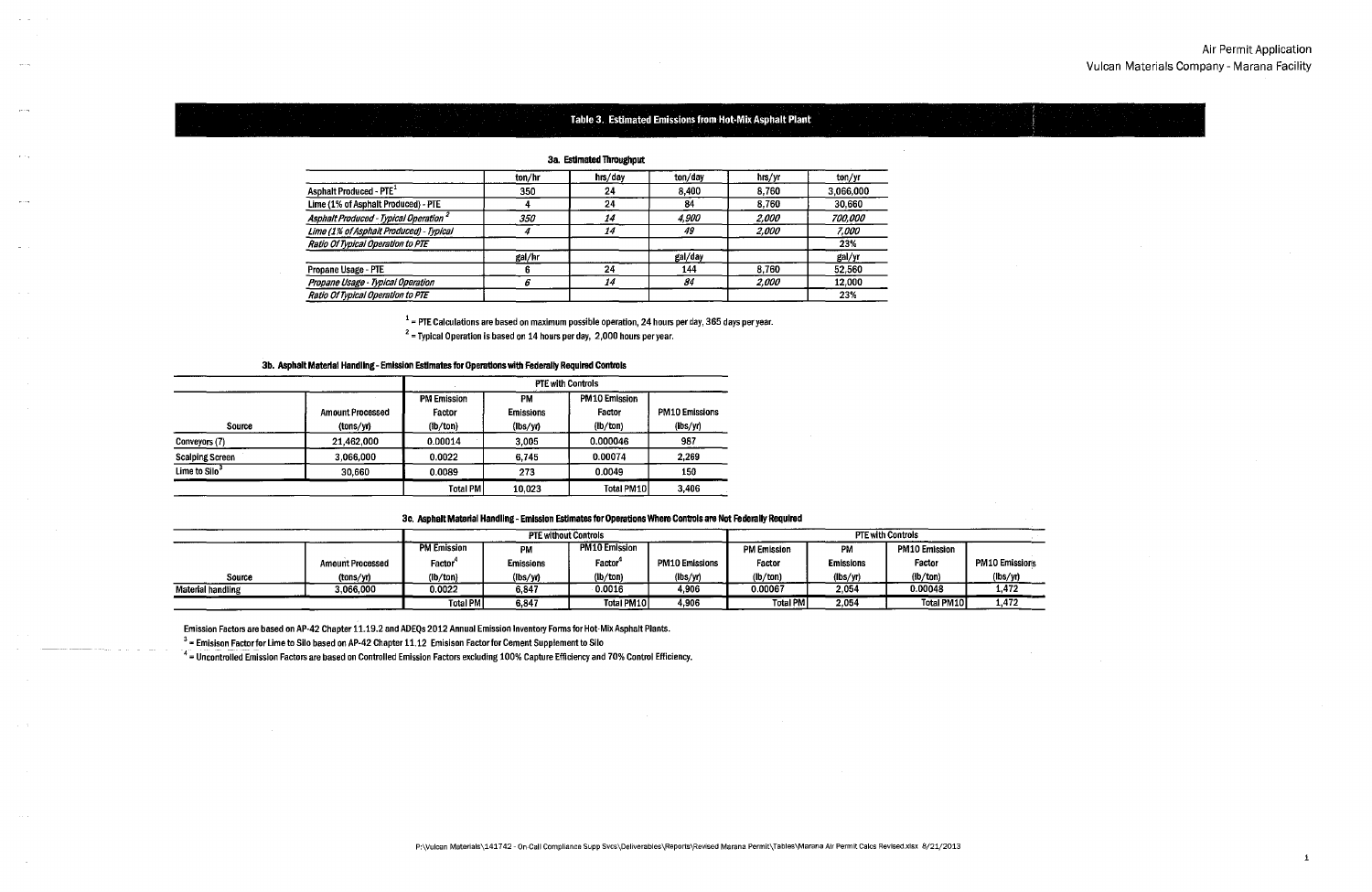|                          |                         |                        |                                                                                                                |                                    |                                                       | Table 3. Estimated Emissions from Hot-Mix Asphalt Plant |                                                          |                  |                                                                                     |                  |                  |
|--------------------------|-------------------------|------------------------|----------------------------------------------------------------------------------------------------------------|------------------------------------|-------------------------------------------------------|---------------------------------------------------------|----------------------------------------------------------|------------------|-------------------------------------------------------------------------------------|------------------|------------------|
|                          |                         |                        |                                                                                                                |                                    | 3d. Emission Estimates - Asphalt Production, Drum Mix |                                                         |                                                          |                  |                                                                                     |                  |                  |
|                          |                         |                        | Drum Dryer - PTE <sup>5</sup><br>(Waste Oil, Non-Crumb Rubber)<br>(Federally Required Control - Fabric Filter) | (No Additional Controls Available) | <b>Plant Load Out - PTE</b>                           |                                                         | Silo Filling - PTE<br>(No Additional Controls Available) |                  | Asphalt Cement Storage Heater (Propane) - PTE<br>(No Additional Controls Available) |                  |                  |
| Pollutant                | <b>Asphalt Produced</b> | <b>Emission Factor</b> | <b>Emissions</b>                                                                                               | <b>Emission Factor</b>             | <b>Emissions</b>                                      | <b>Emission Factor</b>                                  | <b>Emissions</b>                                         | <b>Fuel Used</b> | <b>Emission Factor</b>                                                              | <b>Emissions</b> | <b>Totals</b>    |
|                          | tons/yr                 | lb/ton                 | lbs/yr                                                                                                         | lbs/ton                            | lbs/yr                                                | lbs/ton                                                 | lbs/yr                                                   | gallons/yr       | lb/gal                                                                              | lbs/yr           | lbs/yr           |
| PM                       | 3,066,000               | 0.0104                 | 31,930                                                                                                         | 0.00052                            | 1,594                                                 | 0.00059                                                 | 1,809                                                    | 52,560           | 0.0005                                                                              | 26               | 37,414           |
| <b>PM10</b>              | 3,066,000               | 0.0031                 | 9,579                                                                                                          | 0.00052                            | 1,594                                                 | 0.00059                                                 | 1,809                                                    | 52,560           | 0.0005                                                                              | 26               | 14,480           |
| CO.                      | 3,066,000               | 0.130                  | 398,580                                                                                                        | 0.00135                            | 4,139                                                 | 0.0011                                                  | 3,373                                                    | 52,560           | 0.002                                                                               | 105              | 406,197          |
| NOx                      | 3,066,000               | 0.055                  | 168,630                                                                                                        | ΝA                                 | n                                                     | ΝA                                                      | 0                                                        | 52,560           | 0.0145                                                                              | 762              | 169,392          |
| $\overline{502}$         | 3,066,000               | 0.058                  | 177,828                                                                                                        | ΝA                                 | n                                                     | NA                                                      | 0                                                        | 52,560           | 0.0000026                                                                           | 0                | 177,828          |
| <b>VOCs</b>              | 3,066,000               | 0.032                  | 98,112                                                                                                         | 0.0039                             | 11,957                                                | 0.0122                                                  | 37,405                                                   | 52,560           | 0.0006                                                                              | 32               | 147,506          |
|                          |                         |                        |                                                                                                                |                                    | <b>HAPs</b>                                           |                                                         |                                                          |                  |                                                                                     |                  |                  |
| Acenaphthene             | 3,066,000               | 1.40E-06               | 4.29                                                                                                           | 8.86E-07                           | 2.72                                                  | 1.19E-06                                                | 3.65                                                     | 52,560           | <b>NA</b>                                                                           | 0                | 10.7             |
| Acenaphylene             | 3,066,000               | 2.20E-05               | 67.45                                                                                                          | 9.55E-08                           | 0.29                                                  | 3.55E-08                                                | 0.11                                                     | 52,560           | <b>NA</b>                                                                           | $\mathbf 0$      | 67.9             |
| Acetaldehyde             | 3,066,000               | 1.30E-03               | 3985.8                                                                                                         | NA                                 | -0                                                    | NA                                                      | $\mathbf{0}$                                             | 52,560           | <b>NA</b>                                                                           | $\mathbf 0$      | 3,985.8          |
| <b>Acrolein</b>          | 3,066,000               | 2.60E-05               | 79.72                                                                                                          | NA                                 | $\mathbf{0}$                                          | NA                                                      | $\mathbf 0$                                              | 52,560           | <b>NA</b>                                                                           | $\mathbf 0$      | 79.7             |
| Anthracene               | 3,066,000               | 3.10E-06               | 9.50                                                                                                           | 2.39E-07                           | 0.73                                                  | 0.00000033                                              | 1.01                                                     | 52,560           | <b>NA</b>                                                                           | 0                | 11.2             |
| Benzene                  | 3,066,000               | 3.90E-04               | 1195.7                                                                                                         | 2.16E-06                           | 6.62                                                  | 0.0000039                                               | 11.96                                                    | 52,560           | <b>NA</b>                                                                           | 0                | 1,214.3          |
| Benzo(a)anthracene       | 3,066,000               | 2.10E-07               | 0.64                                                                                                           | 6.48E-08                           | 0.20                                                  | 0.000000142                                             | 0.44                                                     | 52,560           | <b>NA</b>                                                                           | $\mathbf{0}$     | 1.3              |
| Benzo(a)pyrene           | 3,066,000               | 9.80E-09               | 0.03                                                                                                           | 7.84E-09                           | 0.02                                                  | 2.41E-08                                                | 0.07                                                     | 52,560           | <b>NA</b>                                                                           | 0                | 0.1              |
| Benzo(b)fluoranthene     | 3,066,000               | 1.00E-07               | 0.31                                                                                                           | 2.59E-08                           | 0.08                                                  | <b>NA</b>                                               | 0                                                        | 52,560           | <b>NA</b>                                                                           | $\mathbf{0}$     | 0.4              |
| Benzo(e)pyrene           | 3,066,000               | 1.10E-07               | 0.34                                                                                                           | 2.66E-08                           | 0.08                                                  | 2.41E-08                                                | 0.07                                                     | 52,560           | <b>NA</b>                                                                           | $\mathbf{0}$     | 0.5              |
| Benzo(g,h,i)perylene     | 3,066,000               | NA.                    | n                                                                                                              | 6.48E-09                           | 0.02                                                  | <b>NA</b>                                               | 0                                                        | 52,560           | <b>NA</b>                                                                           | $\mathbf{0}$     | 0.0              |
| Benzo(k)fluoranthene     | 3,066,000               | 4.10E-08               | 0.13                                                                                                           | 7.50E-09                           | 0.02                                                  | 0.00000256                                              | 7.85                                                     | 52,560           | <b>NA</b>                                                                           | $\mathbf{0}$     | 80               |
| <b>Bromomethane</b>      | 3,066,000               | NА                     | 0                                                                                                              | 3.99E-07                           | 1.22                                                  | 0.000000597                                             | 1.83                                                     | 52,560           | <b>NA</b>                                                                           | $\mathbf{0}$     | 3.1              |
| 2-Butanone               | 3,066,000               | <b>NA</b>              | 0                                                                                                              | 2.04E-06                           | 6.25                                                  | 0.00000475                                              | 14.56                                                    | 52,560           | <b>NA</b>                                                                           | $\mathbf 0$      | 20.8             |
| <b>Carbon Disulfide</b>  | 3,066,000               | <b>NA</b>              | n                                                                                                              | 5.41E-07                           | 1.66                                                  | 0.00000195                                              | 5.98                                                     | 52,560           | <b>NA</b>                                                                           | $\mathbf 0$      | 7.6              |
| Chloroethane             | 3,066,000               | <b>NA</b>              | 0                                                                                                              | 8.73E-09                           | 0.03                                                  | 0.000000487                                             | 1.49                                                     | 52,560           | <b>NA</b>                                                                           | $\mathbf{0}$     | 1.5              |
| Chloromethane            | 3,066,000               | NA                     | 0                                                                                                              | 6.24E-07                           | 1.91                                                  | 0.0000028                                               | 8.58                                                     | 52,560           | <b>NA</b>                                                                           | $\mathbf 0$      | 10.5             |
| Chrysene                 | 3,066,000               | <b>NA</b>              | $\mathbf{0}$                                                                                                   | 3.51E-07                           | 1.08                                                  | 0.000000533                                             | 1.63                                                     | 52,560           | <b>NA</b>                                                                           | $\mathbf{0}$     | 2.7              |
| <b>Cumene</b>            | 3,066,000               | 1.80E-07               | 0.55                                                                                                           | 4.57E-06                           | 14.01                                                 | <b>NA</b>                                               | $\Omega$                                                 | 52,560           | NA                                                                                  | $\mathbf 0$      | 14.6             |
| Dibenzo(a,h)anthracene   | 3,066,000               | NA.                    | $\Omega$                                                                                                       | 1.26E-09                           | 0.00                                                  | <b>NA</b>                                               | $\mathbf{0}$                                             | 52,560           | <b>NA</b>                                                                           | $\mathbf 0$      | 0.0 <sub>1</sub> |
| Dibenz(g,h,i)perylene    | 3,066,000               | 4.00E-08               | 0.12                                                                                                           | NΑ                                 | $\mathbf 0$                                           | NΑ                                                      | 0                                                        | 52,560           | <b>NA</b>                                                                           | $\mathbf{0}$     | 0.1              |
| <b>Dichlorobenzene</b>   | 3,066,000               | <b>NA</b>              | -0                                                                                                             | <b>NA</b>                          | 0                                                     | <b>NA</b>                                               | 0                                                        | 52,560           | <b>NA</b>                                                                           | $\mathbf{0}$     | 0.0              |
| Ethylbenzene             | 3,066,000               | 2.40E-04               | 735.8                                                                                                          | 1.16E-05                           | $\Omega$                                              | 0.00000463                                              | 14.20                                                    | 52,560           | NA                                                                                  | $\mathbf{0}$     | 750.0            |
| Fluoranthene             | 3,066,000               | 6.10E-07               | 1.87                                                                                                           | 1.70E-07                           | 0.52                                                  | 0.000000381                                             | 1.17                                                     | 52,560           | NA.                                                                                 | 0                | 3.6              |
| <b>Fluorene</b>          | 3,066,000               | 1.10E-05               | 33.73                                                                                                          | 2.63E-06                           | 8.06                                                  | 0.0000134                                               | 41.08                                                    | 52,560           | $\overline{NA}$                                                                     | $\mathbf{0}$     | 82.9             |
| Formaldehyde             | 3,066,000               | 3.10E-03               | 9504.6                                                                                                         | 3.66E-06                           | 11.22                                                 | 0.0000841                                               | 257.85                                                   | 52,560           | <b>NA</b>                                                                           | 0                | 9.773.7          |
| Hexane                   | 3,066,000               | NA                     | $\bf{0}$                                                                                                       | 6.24E-06                           | 19.13                                                 | 0.0000122                                               | 37.41                                                    | 52.560           | <b>NA</b>                                                                           | $\mathbf{0}$     | 56.5             |
| Indeno(1,2,3-cd)pyrene   | 3,066,000               | 7.00E-09               | 0.02                                                                                                           | 1.60E-09                           | 0.00                                                  | NA                                                      | 0                                                        | 52,560           | <b>NA</b>                                                                           | $\mathbf{0}$     | 0.0              |
| Isooctane                | 3,066,000               | <b>NA</b>              | $\bf{0}$                                                                                                       | 7.49E-08                           | 0.23                                                  | 3.78E-08                                                | 0.12                                                     | 52,560           | <b>NA</b>                                                                           | $\mathbf{0}$     | $\overline{0.3}$ |
| <b>Methyl Chloroform</b> | 3,066,000               | 4.80E-05               | 147.2                                                                                                          | <b>NA</b>                          | $\mathbf 0$                                           | <b>NA</b>                                               | $\mathbf 0$                                              | 52,560           | <b>NA</b>                                                                           | $\mathbf{0}$     | 147.2            |

 $\sim$   $\sim$ 

 $\sim$   $\sim$ 

 $\overline{a}$ 

 $\sim$   $\sim$ 

 $\sim$ 

 $\sim$   $\sim$ 

 $\sim$ 

 $\sim$ 

 $\sim$   $\sim$ 

 $\sim 10$ 

 $\alpha = \alpha$ 

 $\sim$ 

# Air Permit Application Vulcan Materials Company - Marana Facility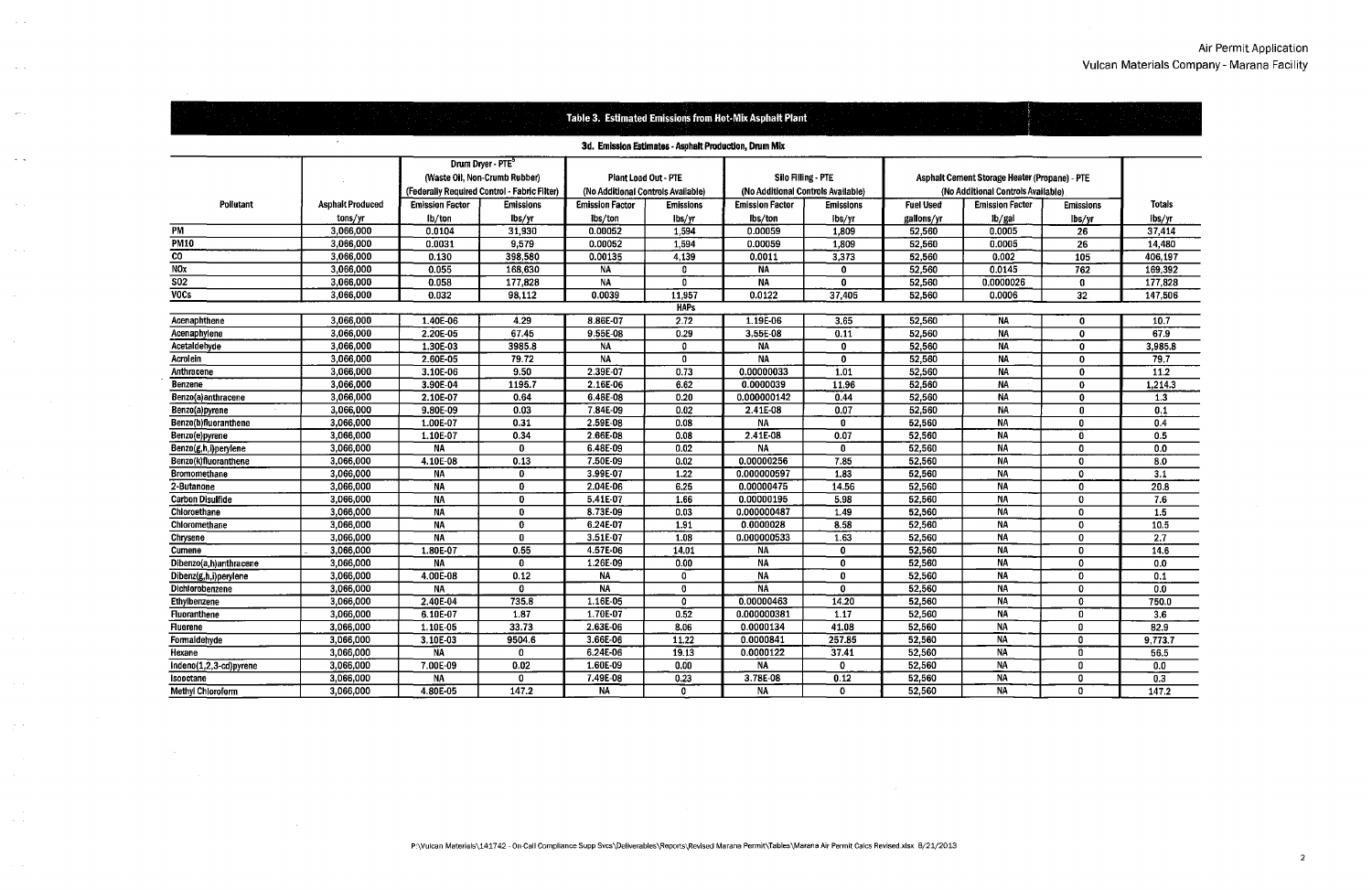|                            |                         |                        |                                             |                        |                                    | Table 3. Estimated Emissions from Hot-Mix Asphalt Plant |                                    |                  |                                              |                   |                   |
|----------------------------|-------------------------|------------------------|---------------------------------------------|------------------------|------------------------------------|---------------------------------------------------------|------------------------------------|------------------|----------------------------------------------|-------------------|-------------------|
|                            |                         |                        | Drum Dryer - PTE <sup>5</sup>               |                        |                                    |                                                         |                                    |                  |                                              |                   |                   |
|                            |                         |                        | (Waste Oil, Non-Crumb Rubber)               |                        | <b>Plant Load Out - PTE</b>        |                                                         | <b>Silo Filling - PTE</b>          |                  | <b>Cement Storage Heater (Propane) - PTE</b> |                   |                   |
|                            |                         |                        | (Federally Limited Control - Fabric Filter) |                        | (No Additional Controls Available) |                                                         | (No Additional Controls Available) |                  | (No Additional Controls Available)           |                   |                   |
| Pollutant                  | <b>Asphalt Produced</b> | <b>Emission Factor</b> | Emissions                                   | <b>Emission Factor</b> | <b>Emissions</b>                   | <b>Emission Factor</b>                                  | <b>Emissions</b>                   | <b>Fuel Used</b> | <b>Emission Factor</b>                       | <b>Emissions</b>  | Totals            |
|                            | tons/yr                 | lb/ton                 | lbs/yr                                      | lbs/ton                | lbs/yr                             | lbs/ton                                                 | lbs/yr                             | gallons/yr       | lb/gal                                       | ibs/yr            | lbs/vr            |
| <b>Methylene Chloride</b>  | 3,066,000               | NA                     | 0                                           | <b>NA</b>              | $\mathbf{0}$                       | 3.29E-08                                                | 0.10                               | 52,560           | <b>NA</b>                                    | $\bf{0}$          | 0.1               |
| <b>Methyl Ethyl Ketone</b> | 3,066,000               | 2.00E-05               | $\mathbf{0}$                                | <b>NA</b>              | $\mathbf{0}$                       | <b>NA</b>                                               | $\mathbf{0}$                       | 52,560           | <b>NA</b>                                    | $\bf{0}$          | 0.0               |
| 2-Methylnaphthalene        | 3.066.000               | 1.70E-04               | 521.2                                       | 8.11E-06               | 24.87                              | 0.00000462                                              | 14.16                              | 52,560           | NA                                           | $\bf{0}$          | 560.3             |
| 3-Methylchloranthrene      | 3,066,000               | <b>NA</b>              | $\Omega$                                    | <b>NA</b>              | 0                                  | <b>NA</b>                                               | 0.                                 | 52,560           | <b>NA</b>                                    | 0                 | 0.0               |
| Naphthalene                | 3,066,000               | 6.50E-04               | 1992.9                                      | $4,26E-06$             | 13.06                              | 7.62E-08                                                | 0.23                               | 52,560           | <b>NA</b>                                    | $\Omega$          | 2,006.2           |
| Perylene                   | 3,066,000               | 8.80E-09               | 0.03                                        | 7.50E-08               | 0.23                               | 0.00000695                                              | 21.31                              | 52,560           | <b>NA</b>                                    | 0                 | 21.6              |
| Phenanthrene               | 3,066,000               | 2.30E-05               | 70.52                                       | 2.76E-06               | 8.46                               | 0.00000457                                              | 14.01                              | 52,560           | NA                                           | $\mathbf{0}$      | 93.0              |
| Propylene                  | 3,066,000               | <b>NA</b>              | $\Omega$                                    | $5.11E-07$             | 1.57                               | 0.00000066                                              | 2.02                               | 52,560           | <b>NA</b>                                    | $\Omega$          | 3.6               |
| Pyrene                     | 3.066.000               | 3.00E-06               | 9.20                                        | 2.59E-08               | 0.08                               | 0.00000112                                              | 3.43                               | 52,560           | <b>NA</b>                                    | $\Omega$          | $\overline{12.7}$ |
| Phenol                     | 3,066,000               | <b>NA</b>              | $\mathbf{0}$                                | 4.02E-06               | 12.33                              | <b>NA</b>                                               | $\mathbf{0}$                       | 52,560           | <b>NA</b>                                    | $\bf{0}$          | $\overline{12.3}$ |
| Quinone                    | 3,066,000               | 1.60E-04               | $\mathbf{0}$                                | <b>NA</b>              | $\mathbf{n}$                       | <b>NA</b>                                               | $\Omega$                           | 52,560           | <b>NA</b>                                    | $\mathbf{0}$      | 0.0               |
| <b>Styrene</b>             | 3,066,000               | <b>NA</b>              | $\mathbf{0}$                                | $3.04E-07$             | 0.93                               | 0.000000658                                             | 2.02                               | 52,560           | <b>NA</b>                                    | 0                 | 2.9               |
| 2,3,7,8-TCDD Equivalents   | 3,066,000               | 3.06E-12               | 0.00                                        | <b>NA</b>              | $\mathbf{a}$                       | NA                                                      | $\mathbf{0}$                       | 52,560           | <b>NA</b>                                    | $\mathbf{0}$      | 0.0               |
| <b>Tetrachloroethene</b>   | 3,066,000               | <b>NA</b>              | $\mathbf{0}$                                | 3.20E-07               | 0.98                               | <b>NA</b>                                               | 0                                  | 52,560           | <b>NA</b>                                    | 0                 | 1.0               |
| <b>Toluene</b>             | 3,066,000               | 2.90E-03               | 8891.4                                      | 8.73E-06               | 26.77                              | 0.00000756                                              | 23.18                              | 52,560           | <b>NA</b>                                    | 0                 | 8,941.3           |
| <b>Total Dioxins</b>       | 3,066,000               | 7.90E-11               | 0.00                                        | <b>NA</b>              | -0                                 | <b>NA</b>                                               | 0                                  | 52,560           | <b>NA</b>                                    | 0                 | 0.0               |
| <b>Total Furans</b>        | 3,066,000               | 4.00E-11               | 0.00                                        | <b>NA</b>              | $\mathbf{0}$                       | NA                                                      | $\mathbf{0}$                       | 52,560           | <b>NA</b>                                    | $\mathbf{0}$      | 0.0               |
| Trichlorofluoromethane     | 3,066,000               | <b>NA</b>              | $\mathbf{0}$                                | 5.41E-08               | 0.17                               | <b>NA</b>                                               | $\mathbf{0}$                       | 52,560           | <b>NA</b>                                    | 0                 | 0.2               |
| m/p-Xylene                 | 3,066,000               | <b>NA</b>              | $\mathbf{0}$                                | 1.71E-05               | 52.43                              | 0.0000244                                               | 74.81                              | 52,560           | <b>NA</b>                                    | 0                 | 127.2             |
| o-Xylene                   | 3,066,000               | 2.00E-04               | 613.2                                       | 3.33E 06               | 10.21                              | <b>NA</b>                                               | $\mathbf{u}$                       | 52,560           | NA                                           | 0                 | 623.4             |
| Antimony                   | 3,066,000               | 1.80E-07               | 0.55                                        | <b>NA</b>              | $\mathbf{a}$                       | <b>NA</b>                                               | $\mathbf{u}$                       | 52,560           | <b>NA</b>                                    | 0                 | 0.6               |
| Arsenic                    | 3.066.000               | 5.60E-07               | 1.72                                        | <b>NA</b>              | $\Omega$                           | NA                                                      | $\mathbf{u}$                       | 52,560           | <b>NA</b>                                    | 0                 | 1.7               |
| Beryllium                  | 3,066,000               | <b>NA</b>              | $\mathbf{0}$                                | <b>NA</b>              | $\Omega$                           | <b>NA</b>                                               | $\mathbf{r}$                       | 52,560           | $N_A$                                        | 0                 | 0.0               |
| Cadmium                    | 3,066,000               | 4.10E-07               | 1.26                                        | <b>NA</b>              | $\mathbf{0}$                       | NA                                                      | 0                                  | 52,560           | <b>NA</b>                                    | 0                 | $\overline{1.3}$  |
| Chromium                   | 3,066,000               | 5.50E-06               | 16.86                                       | <b>NA</b>              | $\mathbf n$                        | <b>NA</b>                                               | $\mathbf{0}$                       | 52,560           | <b>NA</b>                                    | 0                 | 16.9              |
| <b>Chromium VI</b>         | 3.066.000               | 4.50E-07               | 1.38                                        | <b>NA</b>              | $\mathbf{0}$                       | NA                                                      | $\mathbf{u}$                       | 52,560           | <b>NA</b>                                    | 0                 | 1.4               |
| Cobalt                     | 3,066,000               | 2.60E-08               | 0.08                                        | <b>NA</b>              | $\mathbf{0}$                       | <b>NA</b>                                               | $\Omega$                           | 52,560           | <b>NA</b>                                    | 0                 | 0.1               |
| Lead                       | 3,066,000               | 1.50E-05               | 45.99                                       | <b>NA</b>              | 0                                  | NA                                                      | $\mathbf{u}$                       | 52,560           | <b>NA</b>                                    | 0                 | 46.0              |
| <b>Manganese</b>           | 3,066,000               | 7.70E-06               | 23.61                                       | <b>NA</b>              | $\mathbf{0}$                       | <b>NA</b>                                               | $\mathbf{0}$                       | 52,560           | <b>NA</b>                                    | $\mathbf{0}$      | 23.6              |
| Mercurv                    | 3,066,000               | 2.60E-06               | 7.97                                        | <b>NA</b>              | -0.                                | NA                                                      | $\mathbf{a}$                       | 52,560           | <b>NA</b>                                    | 0                 | 8.0               |
| Nickel                     | 3,066,000               | 6.30E-05               | 193.2                                       | <b>NA</b>              | $\Omega$                           | NA                                                      | $\mathbf{a}$                       | 52,560           | <b>NA</b>                                    | 0                 | 193.2             |
| <b>Phosphorous</b>         | 3,066,000               | <b>NA</b>              | $\mathbf{0}$                                | <b>NA</b>              | 0                                  | <b>NA</b>                                               | $\mathbf{0}$                       | 52,560           | <b>NA</b>                                    | 0                 | 0.0               |
| Selenium                   | 3,066,000               | 3.50E-07               | 1.07                                        | <b>NA</b>              | $\Omega$                           | <b>NA</b>                                               | $\mathbf{0}$                       | 52,560           | <b>NA</b>                                    | <b>n</b>          | $\overline{1.1}$  |
|                            |                         |                        |                                             |                        |                                    |                                                         |                                    |                  |                                              | <b>HAPs Total</b> | 28.955            |

 $^{\rm 5}$  = Drum Dryer Emission Factors for PM and PM10 are based on a 2007 stack test conducted by Vulcan at the HMA plant. PM10 is assumed to be 30% of PM. All Other Emission Factors are based on AP-42 Chapter 11.1 and ADEQs 2012 Annual Emission Inventory Fonns for Hot-Mix Asphalt Plants.

 $\sim$   $\sim$ 

 $\sim$ 

 $\sim$ 

 $\sim$   $\sim$ 

 $\sim$   $\sim$ 

 $\sim 10$ 

 $\sim$ 

 $\sim$ 

 $\sim 10^6$ 

 $\sim$   $\sim$ 

 $\sim 10^{-1}$  k  $^{-1}$ 

 $\sim$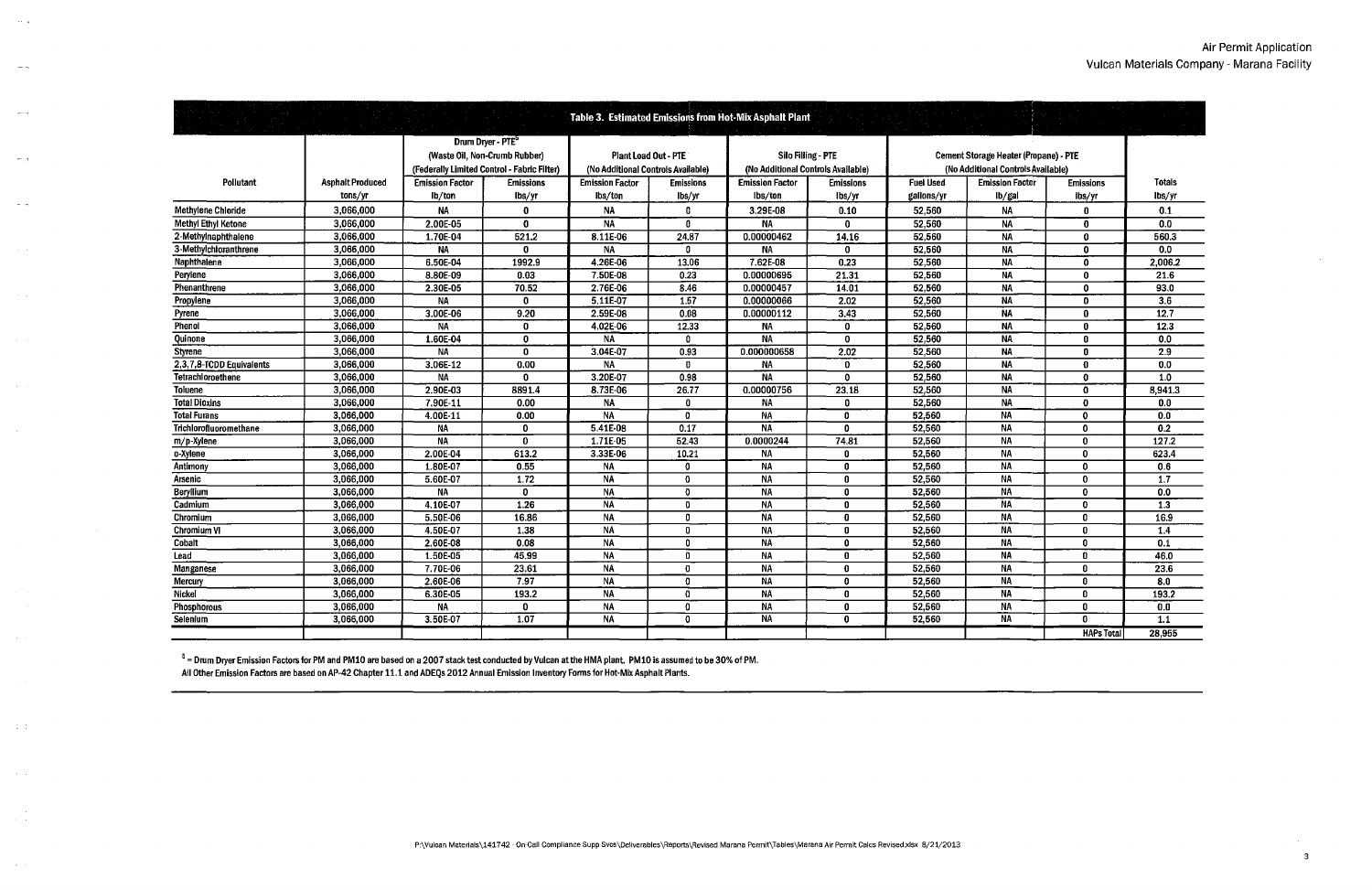### Air Permit Application

Vulcan Materials Company- Marana Facility

|             |                  |                  |                                                     |                                 | <b>Table 4. Total Facility Estimated Emissions</b> |                                                      |                  |                                 |                                          |
|-------------|------------------|------------------|-----------------------------------------------------|---------------------------------|----------------------------------------------------|------------------------------------------------------|------------------|---------------------------------|------------------------------------------|
|             |                  |                  | PTE (Excluding Fugitives) <sup><math>+</math></sup> |                                 |                                                    | Typical Operation (Excluding Fugitives) <sup>2</sup> |                  |                                 |                                          |
|             |                  | <b>Emissions</b> |                                                     | <b>With Additional Controls</b> |                                                    | <b>Emissions</b>                                     |                  | <b>With Additional Controls</b> | <b>Major Source</b><br><b>Thresholds</b> |
|             | <b>Emissions</b> | <b>Emissions</b> | Emissions                                           | <b>Emissions</b>                | <b>Emissions</b>                                   | <b>Emissions</b>                                     | <b>Emissions</b> | <b>Emissions</b>                |                                          |
| Pollutant   | lbs/yr           | ton/yr           | lbs/yr                                              | ton/yr                          | lbs/yr                                             | ton/yr                                               | lbs/yr           | ton/yr                          | ton/vr                                   |
| CO.         | 406.197          | 203.1            | 406.197                                             | 203.1                           | 93,425                                             | 46.7<br>2 Z.J                                        | 93.425           | 46.7                            | 100                                      |
| <b>NOX</b>  | 169,392          | 84.7             | 169,392                                             | 84.7                            | 38,960                                             | 19.5<br>72,                                          | 38,960           | 19.5                            | 100                                      |
| <b>SOX</b>  | 177.828          | 88.9             | 177,828                                             | 88.9                            | 40,900                                             | 20.5<br>25                                           | 40,900           | 20.5                            | 100                                      |
| PM          | 110,405          | 55.2             | 93,287                                              | 46.6                            | 38,301                                             | 19.2                                                 | 31.529           | 15.8                            | 100                                      |
| <b>PM10</b> | 53.737           | 26.9             | 41.473                                              | 20.7                            | 17,602                                             | 8.8<br>-22                                           | 14.625           | 7.3                             | 100                                      |
| VOC.        | 147,506          | 73.8             | 147.506                                             | 73.8                            | 33.926                                             | 17.0<br>$\mathcal{A}$                                | 33,926           | 17.0                            | 100                                      |
| HAPS.       | 28,955           | 14.5             | 28,955                                              | 14.5                            | 6,660                                              | 3.3<br>756                                           | 6.660            | 3.3                             | 25                                       |

#### **Fugitive Emissions**

|             |                                                     | <b>PTE</b>       |           |                  |                  |                  |                  |                  |  |
|-------------|-----------------------------------------------------|------------------|-----------|------------------|------------------|------------------|------------------|------------------|--|
|             | <b>With Additional Controls</b><br><b>Emissions</b> |                  |           |                  | <b>Emissions</b> |                  |                  |                  |  |
|             | <b>Emissions</b>                                    | <b>Emissions</b> | Emissions | <b>Emissions</b> | <b>Emissions</b> | <b>Emissions</b> | <b>Emissions</b> | <b>Emissions</b> |  |
| Pollutant   | lbs/yr                                              | ton/yr           | lbs/yr    | ton/yr           | lbs/yr           | ton/yr           | lbs/yr           | ton/yr           |  |
| PM          | 313.659                                             | 156.8            | 94,098    | 47.0             | 144.283          | 72.1             | 43,285           | 21.6             |  |
| <b>PM10</b> | 80.407                                              | 40.2             | 24,122    | 12.1             | 36,987           | 18.5             | 11.096           | 5.5              |  |

 $1=$  Sum of Tables 2b, 2c, 3b, 3c, and 3d.

 $2^2$  = Based on reducing Crushing and Screening throughput 46%, and Hot-Mix Asphalt throughput by 23%.

 $3 =$ Sum of Table 3d.

<sup>4</sup>= **Based on reducing Crushing and Screening throughput 46%, and Hot-Mix Asphalt throughput by 23%.**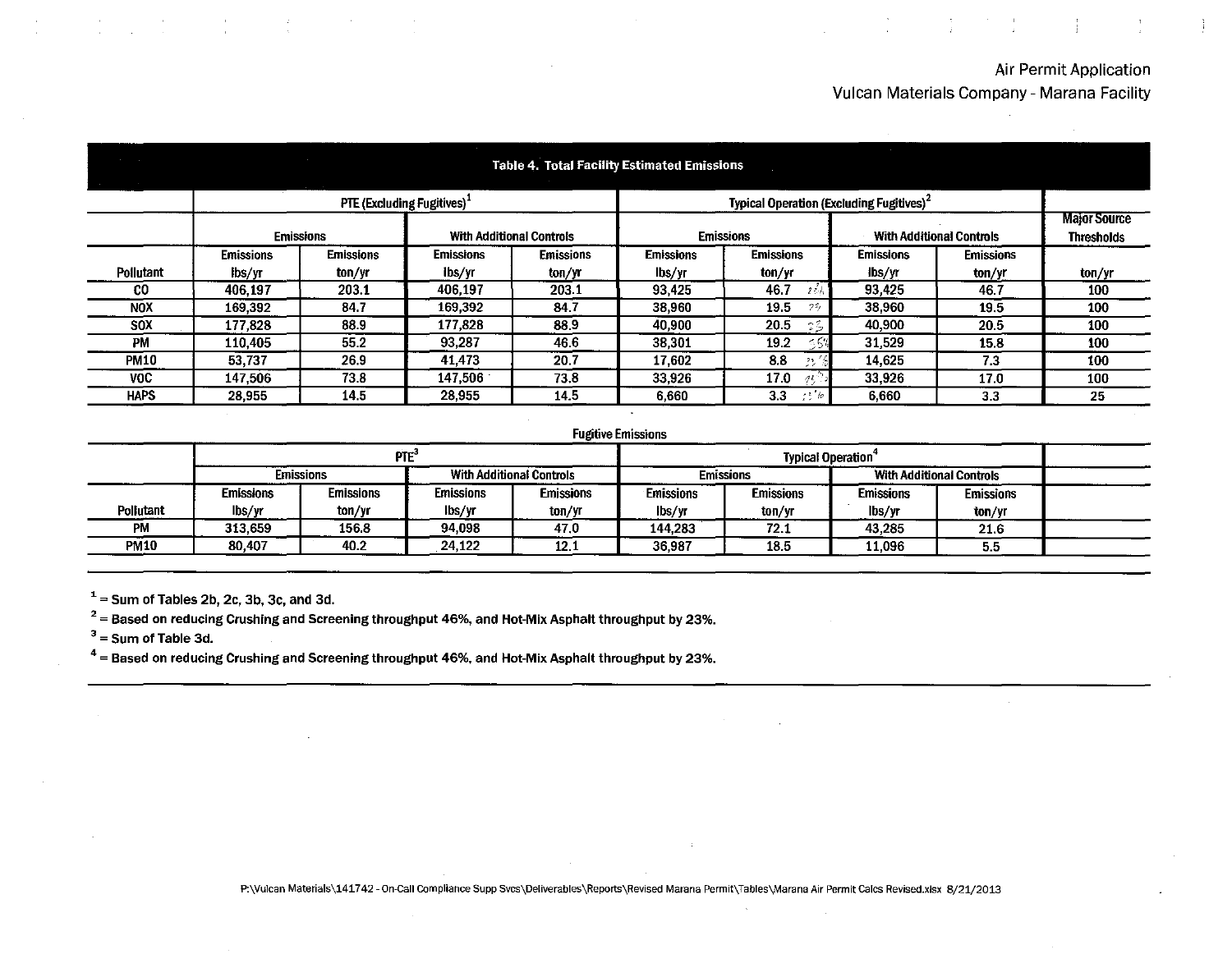

March 10, 2015

Janice Easley, P.E. Civil Engineering Assistant Pima County Department of Environmental Quality 33 N. Stone Avenue, Suite 700 Tucson, AZ 85701

Dear Ms. Easley:

Following the February 27th site inspection and equipment review by your department at our Marana facility, we are providing an updated equipment list to clarify items and/or correct typos.

Based on our on-site discussions we are also submitting revised calculation tables to increase the number of estimated conveyor belts in use to 25 for the crushing and screening operations, and 12 for the hot-mix asphalt operations.

These changes increase our estimated PM and  $PM<sup>10</sup>$  emissions. The new PTE estimated emissions without controls remain below the major source thresholds for PM and  $PM^{10}$ .

We appreciate your assistance with our application. Please let us know if there are any questions or comments.

Sincerely,

 $27/$ 

Gregg Monger Manager, Environmental & Permitting AZ-NM Vulcan Materials Company 2526 E. University Drive Phoenix, AZ 85034 office: 602-528-8661 cell: 602-397-3961

WESTREGKON

2526 E. UNIVERSITY DRIVE · PHOENIX, ARIZONA 85034-6727 · TELEPHONE 602-254-8465 · FAX 602-253-1026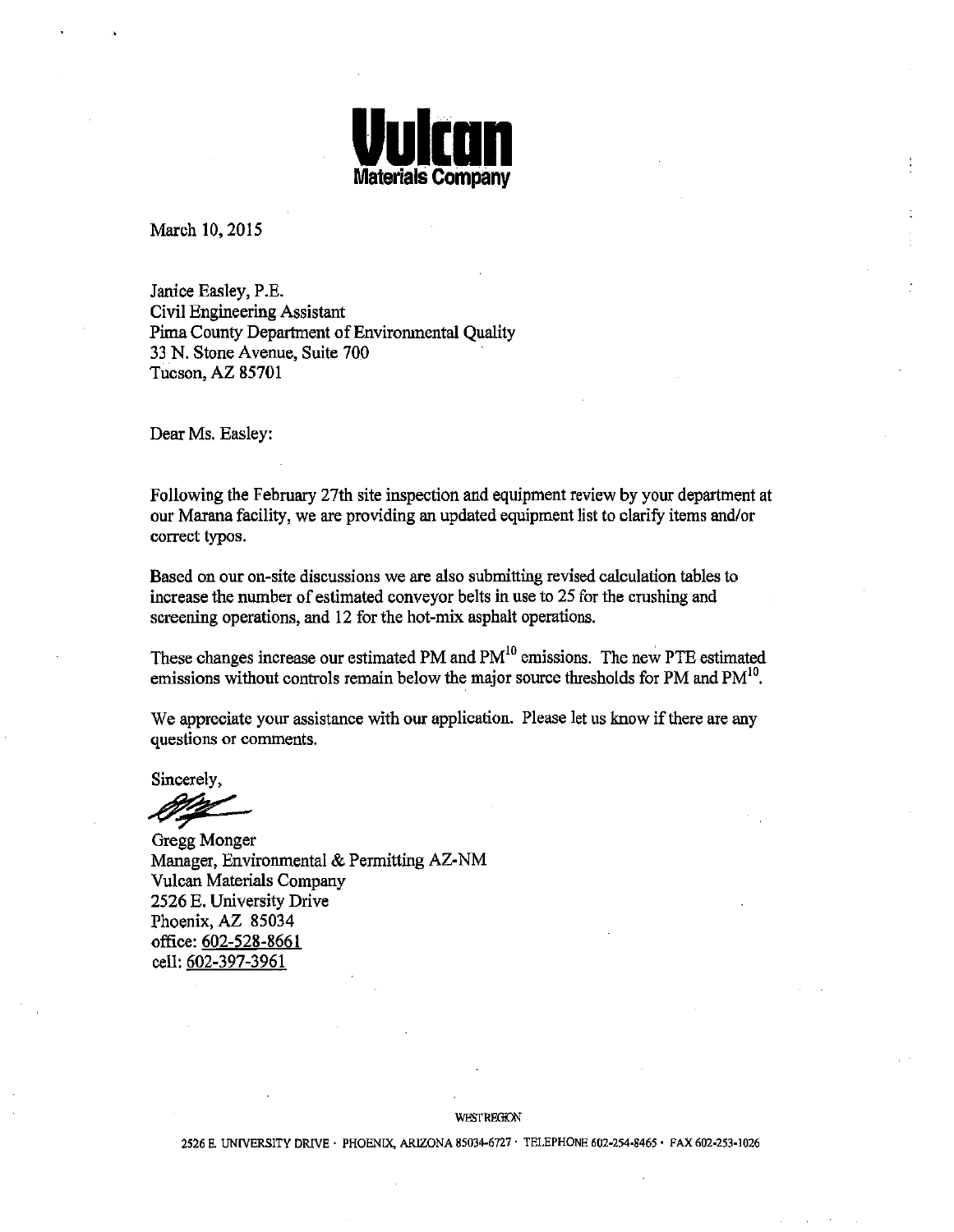$\mathcal{L}$ 

 $\mathcal{A}^{\mathcal{A}}$  , where  $\mathcal{A}^{\mathcal{A}}$  and  $\mathcal{A}^{\mathcal{A}}$ 

|                   |                            |                     | Table 1. Equipment List             | <u> E E PERSONAL A CARACTER E ESTADO DE COMO E</u> |                    |                             |             |
|-------------------|----------------------------|---------------------|-------------------------------------|----------------------------------------------------|--------------------|-----------------------------|-------------|
| Equipment.<br>ID# | <b>Description</b>         | <b>Manufacturer</b> | <b>Model</b>                        | <b>Serial Number</b>                               | Max Rated Capacity | <b>Manufacture</b><br>Date: | <b>NSPS</b> |
|                   |                            |                     | <b>Hot Mix Asphalt Plant</b>        |                                                    |                    |                             |             |
| 13233             | Conveyor                   | Reuter              | 30xC                                | 3030-0500-1                                        | 350 TPH            | 2010                        | <b>NSPS</b> |
| 71509             | <b>Scalping Screen</b>     | Simco               | <b>Not Available</b>                | 22092                                              | 350 TPH            | 1997                        | <b>NSPS</b> |
| 73762             | Conveyor                   | CMI                 | <b>Not Available</b>                | Not Available 190                                  | 350 TPH            | 1997                        | <b>NSPS</b> |
| 73763             | Conveyor                   | CMI                 | <b>Not Available</b>                | Not Available 2BCF001                              | 350 TPH            | 1997                        | <b>NSPS</b> |
| 73785-73788       | 4-Bin Feeder               | <b>CMI</b>          | <b>Not Available</b>                | 190                                                | Not Available      | 1997                        | N/A         |
| 73789-73790       | 2-Bin Feeder               | Morse               | Not Available                       | 2 BCF-004-190                                      | Not Available      | 1997                        | N/A         |
| 73938             | <b>RAP Feeder</b>          | Shopmade            | <b>Not Available</b>                | 88/110                                             | Not Available      | 2000                        | N/A         |
| 73939             | <b>RAP Feeder</b>          | Shopmade            | <b>Not Available</b>                | 88/110                                             | Not Available      | 2000                        | N/A         |
| 74087             | <b>Baghouse</b>            | <b>CMI</b>          | <b>RA4-48</b>                       | 125                                                | 67000 CFM          | 1997                        | <b>NSPS</b> |
| 75234 78234       | <b>Drum Drver</b>          | <b>CMI</b>          | <b>Not Available</b>                | 121                                                | 350 TPH            | 1997                        | <b>NSPS</b> |
| 78235             | Asphalt Heater             | Gencor              | <b>Not Available</b>                | H1211974121197                                     | 2 MBTU             | 4997-2002                   | <b>NSPS</b> |
| 78237             | Lime Silo w/ baghouse      | <b>CMI</b>          | <b>MFS-700</b>                      | 116                                                | 50 Tons            | 1997                        | <b>NSPS</b> |
| 78242             | Pug Mill                   | Saguaro             | <b>Not Available</b>                | Not Available                                      | 350 TPH            | 1997                        | <b>NSPS</b> |
| 78432             | Asphalt Silo               | Gencor              | <b>Not Available</b>                | Not Available 200TD-150-1772-0                     | 200 Tons           | 2003                        | <b>NSPS</b> |
| 78433             | <b>Asphalt Silo</b>        | Gencor              | <b>Not Available</b>                | Not Available 200TD-150-1772-0                     | 200 Tons           | 2003                        | <b>NSPS</b> |
| 78435             | Drag Slat Conveyor         | Gencor              | FAAB-0063-44761                     | 400 TPHSC-01-1708-03-NA                            | 350 400 TPH        | 2003                        | <b>NSPS</b> |
| 79204             | Conveyor                   | Shopmade            | 24xT                                | 145-24188                                          | 350 TPH            | 1988                        | <b>NSPS</b> |
| 79631             | Convever                   | <b>CMI</b>          | Not Available                       | Not Available 3030-0597-1                          | 350 TPH            | 1997                        | <b>NSPS</b> |
| 79632             | Conveyer                   | <b>CMI</b>          | <b>Not Available</b>                | Not Available 235                                  | 350 TPH            | 1997                        | <b>NSPS</b> |
| 79763             | 2-Bin Feeder               | Morse               | Not Available                       | <b>2 BFC 001</b>                                   | Not Available:     | 1997                        | <b>NSPS</b> |
| 79901             | <b>Transverse Convevor</b> | Gencor              | VAAB-0044-45139                     | 400 TPHSC-16-1707-03-NA                            | 350 400 TPH        | 2003                        | <b>NSPS</b> |
| 82186             | <b>Rap Collector</b>       | Shopmade            | 24xT                                | 88/110                                             | 300 TPH            | 2000                        | <b>NSPS</b> |
| 13225             | A C Oil Tank               | Heatec              | Not Available                       | H89-215                                            | 25000 Gal.         | 1987                        | N/A         |
| 49352             | A C Oil Tank               | CMI                 | Not Available                       | Not Available 310                                  | 20000 Gal          | 1997-1987                   | N/A         |
| 49352             | <b>Bumer Fuel Tank</b>     | <b>CMI</b>          | <b>Not Available</b>                | 310                                                | 10000 Gal.         | 4997-1987                   | N/A         |
|                   |                            |                     | <b>Crushing and Screening Plant</b> |                                                    |                    |                             |             |
| 70114             | Crusher                    | Symmons             | 4-1/4" Std.                         | 409274119                                          | 350 TPH            | 2010 1966                   | <b>NSPS</b> |
| 70227             | <b>Cone Crusher</b>        | <b>JCI</b>          | Not Available 1400LS                | Not Available 01R01C54S                            | 350 TPH            | 2000                        | <b>NSPS</b> |
| 70229             | <b>Crusher Cone</b>        | <b>JCI-Kodiak</b>   | 300                                 | 00C 01 IK300                                       | 350 TPH            | 2000                        | <b>NSPS</b> |

 $\sim$ 

 $\sim$ 

 $\sim$ 

 $\sim$ 

 $\sim$ 

Brown-caldwell :

P:\Vulcan Materials\141742- On-Call Compliance Supp Svcs\Working\,Air Permitting\Marana App\Rev App Mar15\Marana Air Permit Eq List Mar15.xlsx 3/10/2015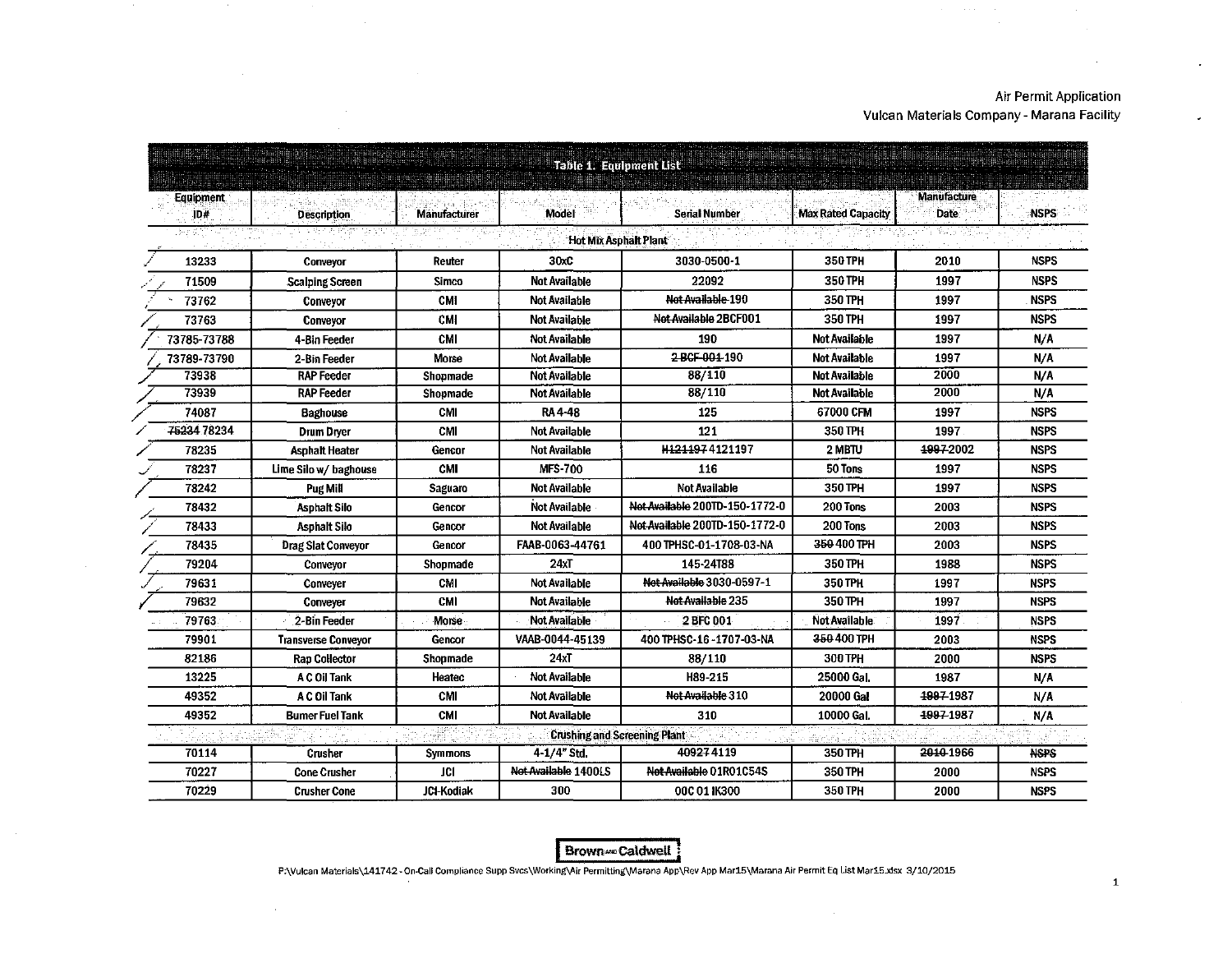$\lambda$ 

 $\overline{a}$ 

 $\sim$   $\alpha$ 

|                  | Table 1. Equipment List |                       |                      |                      |                           |                                   |             |  |  |  |  |  |
|------------------|-------------------------|-----------------------|----------------------|----------------------|---------------------------|-----------------------------------|-------------|--|--|--|--|--|
| Equipment<br>ID# | <b>Description</b>      | Manufacturer          | <b>Model</b>         | <b>Serial Number</b> | <b>Max Rated Capacity</b> | <b>Manufacture</b><br><b>Date</b> | <b>NSPS</b> |  |  |  |  |  |
| 71005            | Screen                  | <b>Hewitt Robbins</b> | 6x16TD-V-14          | C70589201            | 350 TPH                   | 1999                              | <b>NSPS</b> |  |  |  |  |  |
| 71510            | <b>MA Screen</b>        | JC1                   | $6x20$ TD            | 01FS10C32            | 500 TPH                   | 2001                              | <b>NSPS</b> |  |  |  |  |  |
| 71551-71548      | <b>Primary Screen</b>   | <b>JCI</b>            | <b>Not Available</b> | <b>Not Available</b> | 700 TPH                   | 2001                              | <b>NSPS</b> |  |  |  |  |  |
| 71590            | <b>Screen</b>           | <b>THU</b>            | 6x20 TD              | 10046-1              | <b>700 TPH</b>            | 1997                              | <b>NSPS</b> |  |  |  |  |  |
| 73700            | Feeder                  | Shopmade              | Not Available        | Not Available        | <b>Not Available</b>      | 2000                              | N/A         |  |  |  |  |  |
| 73820            | Conveyor/Stacker        | Kohlberg              | 36x3036xT            | 403493               | 700 TPH                   | 2000                              | <b>NSPS</b> |  |  |  |  |  |
| 73940            | Feeder                  | Shopmade              | Not Available        | <b>Not Available</b> | <b>Not Available</b>      | 2000                              | N/A         |  |  |  |  |  |
| 75836            | Conveyor                | Reuter                | 30x30                | <b>Not Available</b> | <b>Not Available</b>      | 2000                              | <b>NSPS</b> |  |  |  |  |  |
| 78241            | Lime Silo w baghouse    | CMI                   | <b>MFS-700</b>       | Not Available        | 50 Tons                   | 1997                              | <b>NSPS</b> |  |  |  |  |  |
| 78482            | Pug Mill                | <b>Pugmill Syst.</b>  | 750                  | 1565-750-B2          | 750 TPH                   | 2010                              | <b>NSPS</b> |  |  |  |  |  |
| 79013            | Conveyor                | Shopmade              | 30"x103' 30xT        | 79013 10-30T-98-2350 | 250 TPH                   | 2010-2000                         | <b>NSPS</b> |  |  |  |  |  |
| 79609            | Conveyor                | Reuter                | 30x50                | 107SE                | <b>500 TPH</b>            | 2001                              | <b>NSPS</b> |  |  |  |  |  |
| 79627            | Conveyor/Stacker        | Power Ind.            | 36x100               | 100-05               | 300 TPH                   | 2000                              | <b>NSPS</b> |  |  |  |  |  |
| 79633            | <b>Conveyor</b>         | Reuter                | 30x6030xC            | 3060-0403            | 100 TPH                   | 2000-2003                         | <b>NSPS</b> |  |  |  |  |  |
| 79634            | Convevor                | Shopmade              | 36xT                 | N23213               | <b>850 TPH</b>            | 2000                              | <b>NSPS</b> |  |  |  |  |  |
| 79638            | Conveyor/Stacker        | Reuter                | 30x6030xC            | 30-60-0800-3         | <b>100 TPH</b>            | 2000                              | <b>NSPS</b> |  |  |  |  |  |
| 79668            | Conveyor                | Reuter                | 36x60                | 366-0899-4           | <b>700 TPH</b>            | 1999                              | <b>NSPS</b> |  |  |  |  |  |
| 79749            | Conveyor                | Shopmade              | 36x10036xC           | Not Available        | <b>700 TPH</b>            | 2005                              | <b>NSFS</b> |  |  |  |  |  |
| 79782            | <b>Conveyor</b>         | Shopmade              | 30xC                 | <b>Not Available</b> | 500 TPH                   | 2005                              | <b>NSPS</b> |  |  |  |  |  |
| 79821            | Conveyor                | Reuter                | 30x60-30xC           | 12017                | 100 TPH                   | 20002010                          | <b>NSPS</b> |  |  |  |  |  |
| 79826            | Conveyor                | Reuter                | 30x60-30xC           | 3060-0599-4          | 500 TPH                   | 20002001                          | <b>NSPS</b> |  |  |  |  |  |
| 79830            | Conveyor                | Reuter                | 36x6036xC            | 3660-0901-10         | 700 TPH                   | 2000 2002                         | <b>NSPS</b> |  |  |  |  |  |
| 79837            | Conveyor                | Reuter                | 36x60                | 3660-0800-1          | 700 TPH                   | 2000-2008                         | <b>NSPS</b> |  |  |  |  |  |
| 79838            | Conveyor                | Reuter                | 30x60-30xC           | 3060-0701-7          | 300 TPH                   | 1999                              | <b>NSPS</b> |  |  |  |  |  |
| 79857            | Conveyor                | Shopmade              | 36xC                 | 36-225-2282-6071     | 700 TPH                   | 2010                              | <b>NSPS</b> |  |  |  |  |  |
| 79890            | Conveyor                | Reuter                | 30x60-30xC           | 3060-0505-1          | 300 TPH                   | 20052010                          | <b>NSPS</b> |  |  |  |  |  |
| 79947            | Conveyor                | Western               | 36x6036xT            | STK303624            | <b>700 TPH</b>            | 20002008                          | <b>NSPS</b> |  |  |  |  |  |
| 79948            | Convevor                | Reuter                | 36x6036xC            | STK5603624           | 450 TPH                   | 2000 2008                         | <b>NSPS</b> |  |  |  |  |  |
| 79949            | <b>Stacker</b>          | Western               | 36x6036xT            | RAD8026300           | <b>700 TPH</b>            | 20072008                          | <b>NSPS</b> |  |  |  |  |  |
| 82026            | <b>Stacker</b>          | <b>Spalding</b>       | 30xT                 | Not Available        | 250 TPH                   | 2003                              | <b>NSPS</b> |  |  |  |  |  |
| 82043            | Conveyor                | Reuter                | 30x60                | <b>Not Available</b> | 250 TPH                   | 2010                              | <b>NSPS</b> |  |  |  |  |  |

 $\sim$ 

 $\mathcal{A}$ 

 $\alpha$ 

Brown == Caldwell

P:\Vulcan Materials\141742 - On-Call Compliance Supp Svcs\Working\Air Permitting\Marana App\Rev App Mar15\Marana Air Permit Eq List Mar15.xlsx 3/10/2015

 $\ddot{\phantom{0}}$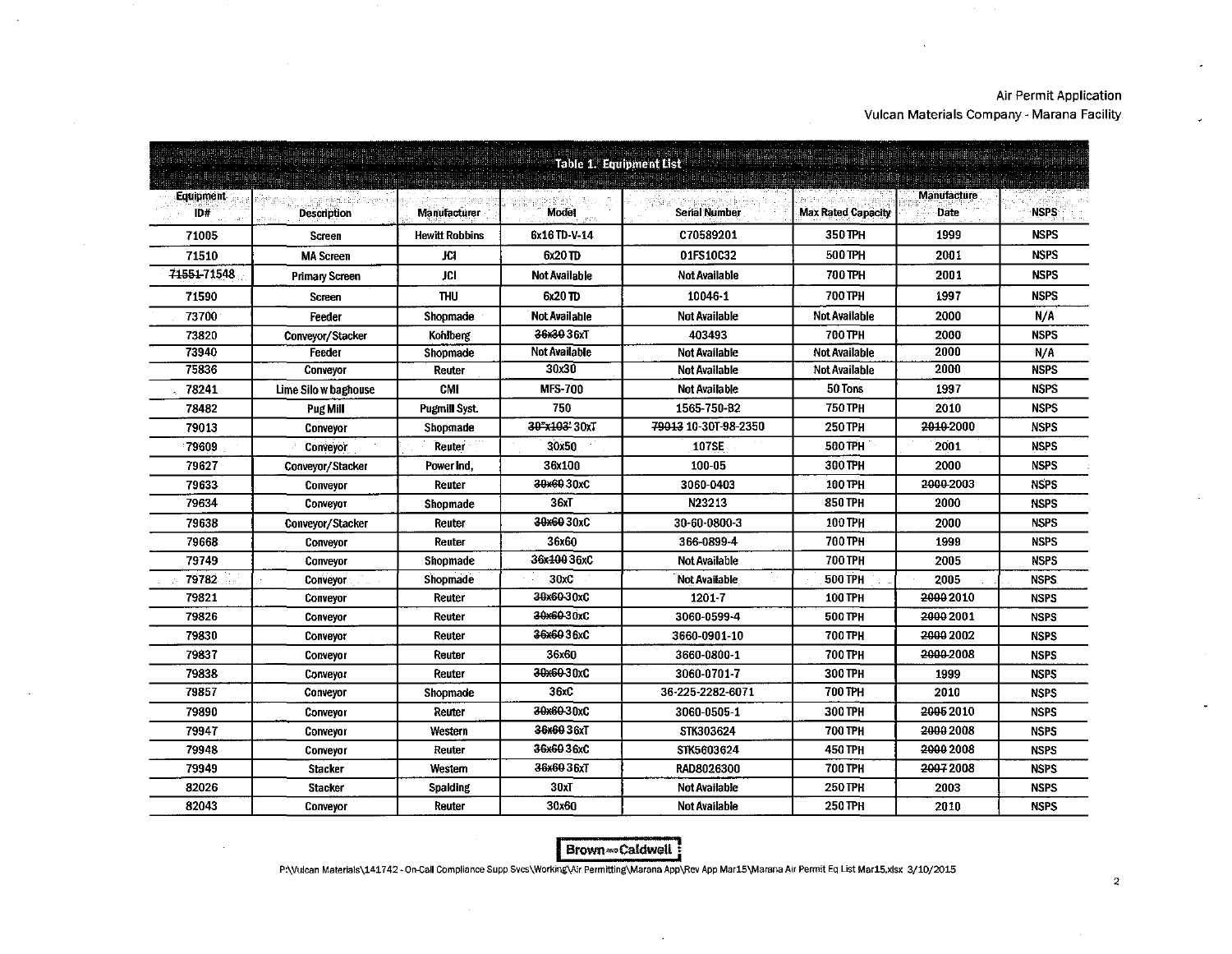$\bullet$ 

 $\lambda$ 

 $\sim$ 

| Table 1. Equipment List |                            |                     |                               |                      |                           |                    |             |  |  |  |
|-------------------------|----------------------------|---------------------|-------------------------------|----------------------|---------------------------|--------------------|-------------|--|--|--|
| <b>Equipment</b>        |                            |                     |                               |                      |                           | <b>Manufacture</b> |             |  |  |  |
| ID#                     | <b>Description</b>         | <b>Manufacturer</b> | Model                         | <b>Serial Number</b> | <b>Max Rated Capacity</b> | Date               | <b>NSPS</b> |  |  |  |
| 82045                   | Conveyor                   | Shopmade            | 24"x107"24xC                  | 82045 Not Available  | <b>500 TPH</b>            | 2010               | <b>NSPS</b> |  |  |  |
| 82047                   | Conveyor                   | Shopmade            | 48 Y.C                        | Not Avalilable       | 700 TPH                   | 2010               | <b>NSPS</b> |  |  |  |
| 82049                   | Conveyor                   | Shopmade            | <b>48XC</b>                   | Not Avalilable       | 700 TPH                   | 2010               | <b>NSPS</b> |  |  |  |
| 82050                   | Conveyor                   | Reuter              | 36xC                          | 3660-0406-1          | 600 TPH                   | 2010               | <b>NSPS</b> |  |  |  |
| 82053                   | Feeder                     | Shopmade            | 24xC                          | <b>Not Available</b> | 450 TPH                   | 2010               | <b>NSPS</b> |  |  |  |
| 82054                   | Conveyor                   | Shopmade            | 30xC                          | <b>Not Available</b> | 600TPH                    | 2010               | <b>NSPS</b> |  |  |  |
| 82055                   | Conveyor                   | Shopmade            | 24xC                          | <b>Not Available</b> | 450 TPH                   | 2010               | <b>NSPS</b> |  |  |  |
| 82056                   | Conveyor                   | Shopmade            | 48xC                          | 3660-0605-3          | 450 TPH                   | 2010               | <b>NSPS</b> |  |  |  |
| 82057                   | Conveyor                   | Shopmade            | 48xC                          | <b>Not Available</b> | 450 TPH                   | 2010               | <b>NSPS</b> |  |  |  |
| 82058                   | Conveyor                   | Shopmade            | 48xC                          | <b>Not Available</b> | 450 TPH                   | 2010               | <b>NSPS</b> |  |  |  |
| 82059                   | Conveyor                   | Shopmade            | 36xC                          | <b>Not Available</b> | 700 TPH                   | 2010               | <b>NSPS</b> |  |  |  |
| 82062                   | Convevor                   | Reuter              | 30xC                          | 3060 1201 2          | 300 TPH                   | 2010               | <b>NSPS</b> |  |  |  |
| 82065                   | Conveyor                   | Shopmade            | 30xC                          | 3060-1201-4          | <b>300 TPH</b>            | 2010               | <b>NSPS</b> |  |  |  |
| 82073                   | Conveyor                   | Reuter              | 30XC                          | 3030-0805-5          | <b>300 TPH</b>            | 2010               | <b>NSPS</b> |  |  |  |
| 82251                   | Conveyor                   | Shopmade            | 36x1100                       | <b>Not Available</b> | 700 TPH                   | 2012               | <b>NSPS</b> |  |  |  |
| 85093                   | Conveyor                   | Reuter              | 30xC                          | 3060-0805-3          | 300 TPH                   | 2010               | <b>NSPS</b> |  |  |  |
|                         |                            | 9 F F               | <b>Wash Plant</b>             |                      |                           |                    |             |  |  |  |
| 70651                   | <b>Blade Mill</b>          | Mclannahan          | 24x44                         | 20003065             | 600 TPH                   | 1995               | N/A         |  |  |  |
| 70711                   | <b>Sand Screw</b>          | Eagle Iron          | 44x32 DSF                     | 402592-16509         | 300 TPH                   | 2002-2010          | N/A         |  |  |  |
| 70712                   | <b>Blade Mill</b>          | Eagle Iron          | <b>Not Available</b>          | 16214                | 400 TPH                   | 2003               | N/A         |  |  |  |
| 70732                   | <b>Dewatering Screen</b>   | <b>LPT</b>          | 6x12                          | V0302006             | 250 TPH                   | 2007               | N/A         |  |  |  |
| 71116                   | Screen                     | Svedala             | 8x16 DD                       | 26A170               | 400 TPH                   | 1996-1968          | N/A         |  |  |  |
| 71550                   | <b>Screen</b>              | <b>JCI</b>          | 6x20 TD                       | 02L-P07-D-32         | 350 TPH                   | 2001-2002          | N/A         |  |  |  |
| 72995                   | Conveyor F-3-Feeder        | Shopmade            | 42x2542xT                     | <b>Not Available</b> | 400 TPH                   | 2007               | N/A         |  |  |  |
| 73819                   | <b>Conveyor TBF Feeder</b> | Reuter              | Not Available                 | 3612-0102            | 400 TPH                   | 2002               | N/A         |  |  |  |
| 79726                   | Conveyor                   | Reuter              | 30x6030xC                     | 3080-0402-2          | 400 TPH                   | 2000               | N/A         |  |  |  |
| 79822                   | <b>Conveyor</b>            | <b>KPI</b>          | 30x80-30xC                    | <b>Not Available</b> | <b>250 TPH</b>            | 2002 2010          | N/A         |  |  |  |
| 79905                   | Conveyor                   | Shopmade            | 36x180 36xT                   | <b>Not Available</b> | 400 TPH                   | 20072003           | N/A         |  |  |  |
| 79911                   | Conveyor                   | Shopmade            | 24x8530xC                     | <b>Not Available</b> | <b>250 TPH</b>            | 20072010           | N/A         |  |  |  |
| 82061                   | Conveyor                   | Reuter              | 30xC                          | 3060-0402-1          | 60 TPH                    | 2010               | N/A         |  |  |  |
| 82063                   | Conveyor                   | Superior            | 36xC                          | U8035 2007           | 100 TPH                   | 2010               | N/A         |  |  |  |
|                         |                            |                     | <b>Insignificant Activity</b> |                      |                           |                    |             |  |  |  |
|                         | <b>Gasoline Tank</b>       |                     |                               |                      | <b>400 Gal</b>            |                    |             |  |  |  |

 $\sim$ 

 $\sim 10^7$ 

 $\sim$ 

 $\mathcal{L}_{\mathcal{A}}$ 

 $\mathcal{L}$ 

Brown = Caldwell :

P:\Vulcan Materials\141742 - On-Call Compliance Supp Svcs\Working\Air Permitting\Marana App\Rev App Mar15\Marana Air Permit Eq List Mar15.xlsx 3/10/2015

 $\sim$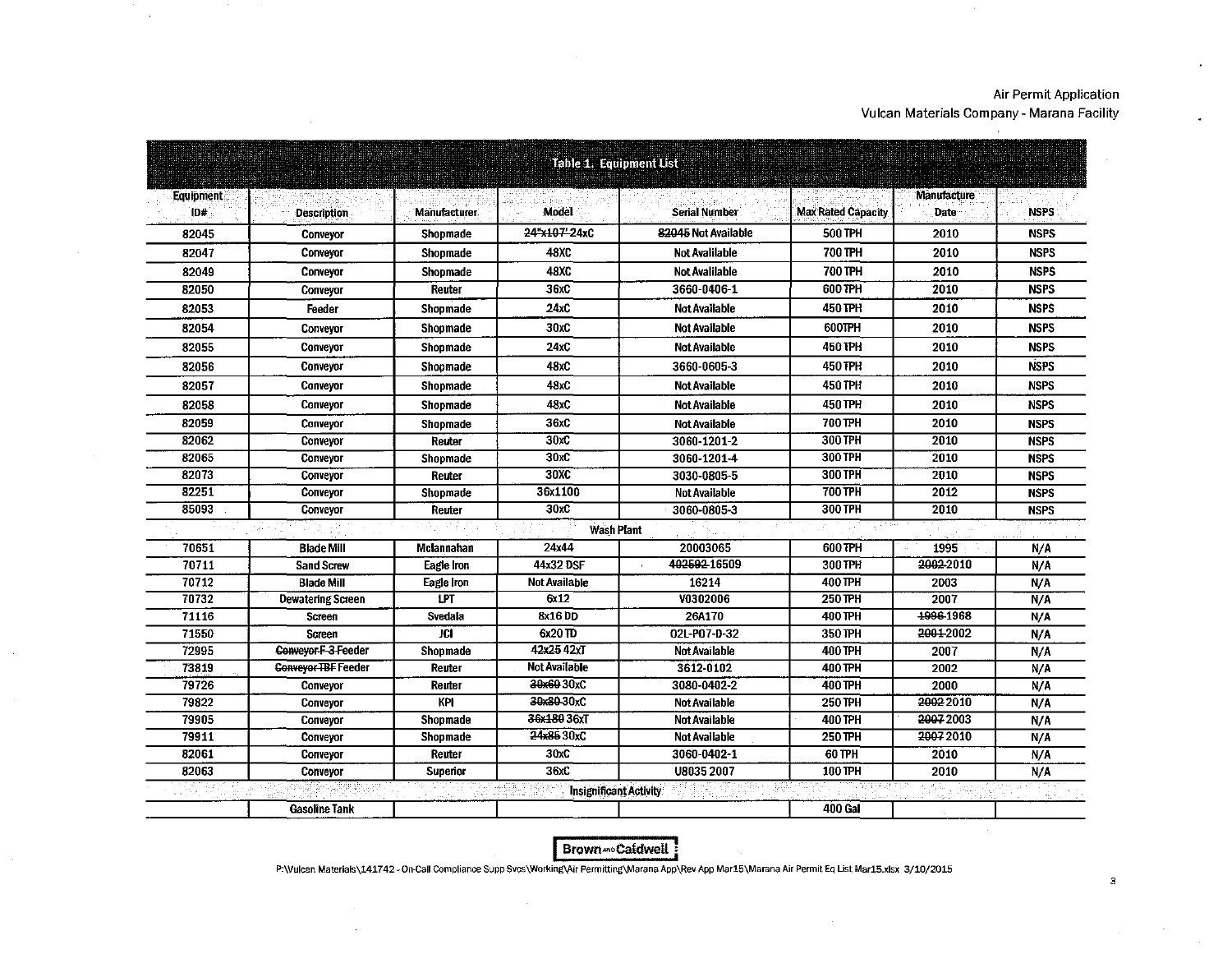$\sim$ 

|                  | Table 1. Equipment List                 |                              |                      |                                                                        |                           |                             |             |  |  |  |  |
|------------------|-----------------------------------------|------------------------------|----------------------|------------------------------------------------------------------------|---------------------------|-----------------------------|-------------|--|--|--|--|
| Equipment<br>ID# | <b>Description</b>                      | <b>Manufacturer</b>          | <b>Model</b>         | <b>Serial Number</b>                                                   | <b>Max Rated Capacity</b> | <b>Manufacture</b><br>Date: | <b>NSPS</b> |  |  |  |  |
|                  |                                         |                              |                      | Inactive Equipment (Could be Exchanged with Other Pieces of Equipment) |                           |                             |             |  |  |  |  |
|                  |                                         |                              |                      | 402998                                                                 | 850TPH                    | 2000                        | <b>NSPS</b> |  |  |  |  |
| 70228<br>70677   | <b>Jaw Crusher</b><br><b>Sand Screw</b> | Pioneer-Kohlberg<br>Kohlberg | 30x42<br>44x32 SSF   | 402592                                                                 | 300 TPH                   | 2010                        | N/A         |  |  |  |  |
| 71512            |                                         | JCI                          | 7x20 TD              | 00LP01J38                                                              | 850 TPH                   | 2001                        | <b>NSPS</b> |  |  |  |  |
|                  | <b>Screen</b>                           |                              | <b>Not Available</b> | <b>Not Available</b>                                                   | 700 TPH                   | 2000                        | <b>NSPS</b> |  |  |  |  |
| 75887            | Jaw Crusher                             | Pioneer                      |                      | 100-02                                                                 | 850 TPH                   | 1999                        | <b>NSPS</b> |  |  |  |  |
| 79612            | Conveyor                                | Shopmade                     | 30x100               |                                                                        |                           |                             |             |  |  |  |  |
| 79614            | Conveyor                                | Shopmade                     | 30x100               | 100-04                                                                 | <b>850 TPH</b>            | 1999                        | <b>NSPS</b> |  |  |  |  |
| 79629            | Conveyor                                | Shoomade                     | 30x150               | N23298                                                                 | <b>850 TPH</b>            | 2002-2000                   | <b>NSPS</b> |  |  |  |  |
| 79635            | Conveyor                                | Shopmade                     | 36x104 36xT          | 9-36-7817-AA                                                           | 850 TPH                   | 2000                        | <b>NSPS</b> |  |  |  |  |
| 79636            | Conveyor                                | <b>SLS</b>                   | 36x104 36xT          | 9-36-7818-AA                                                           | 850 TPH                   | 2000                        | <b>NSPS</b> |  |  |  |  |
| 79637            | <b>Conveyor</b>                         | Shopmade                     | Not Available        | 9-36-7811-AA                                                           | 850 TPH                   | 2000                        | <b>NSPS</b> |  |  |  |  |
| 79639            | Conveyor                                | Shopmade                     | 36x2500              | N23311                                                                 | <b>850 TPH</b>            | 2004                        | <b>NSPS</b> |  |  |  |  |
| 79656            | Conveyor                                | Shopmade                     | 36xT                 | 36-7851-AA                                                             | 850 TPH                   | 2005                        | <b>NSPS</b> |  |  |  |  |
| 79657            | <b>Conveyor</b>                         | Shopmade                     | 36x104               | 9-36-7809-AA                                                           | 850 TPH                   | 2001                        | <b>NSPS</b> |  |  |  |  |
| 79659            | Conveyor                                | <b>THR</b>                   | 36x136               | 1541                                                                   | 850 TPH                   | 2005                        | <b>NSPS</b> |  |  |  |  |
| 79729            | Conveyor                                | Reuter                       | 30x6030xC            | 3030-0102-1                                                            | 850TPH                    | 2005                        | <b>NSPS</b> |  |  |  |  |
| 79727            | Conveyor                                | Reuter                       | 30x245               | 3660-0406-1                                                            | 450 TPH                   | 2000                        | <b>NSPS</b> |  |  |  |  |
| 79728            | Conveyor                                | Shopmade                     | 36x80                | <b>Not Available</b>                                                   | <b>450 TPH</b>            | 2000                        | <b>NSPS</b> |  |  |  |  |
| 79730            | <b>Conveyor B-7</b>                     | <b>JCI</b>                   | 42x25                | <b>Not Available</b>                                                   | 700 TPH                   | 2000                        | <b>NSPS</b> |  |  |  |  |
| 79731            | <b>Conveyor B-9</b>                     | Reuter                       | 30x60                | Not Available                                                          | <b>300 TPH</b>            | 2000                        | <b>NSPS</b> |  |  |  |  |
| 79732            | <b>Conveyor B-14</b>                    | Reuter                       | 30x60                | <b>Not Available</b>                                                   | <b>100 TPH</b>            | 2000                        | <b>NSPS</b> |  |  |  |  |
| 79733            | Stacker B-37                            | Reuter                       | 30x60                | <b>Not Available</b>                                                   | <b>100 TPH</b>            | 2000                        | N/A         |  |  |  |  |
| 79734            | Stacker B-35                            | Reuter                       | 30x60                | <b>Not Available</b>                                                   | 60 TPH                    | 2000                        | N/A         |  |  |  |  |
| 79735            | <b>Conveyor B-38A</b>                   | Reuter                       | 30x30                | Not Available                                                          | <b>250 TPH</b>            | 2000                        | N/A         |  |  |  |  |
| 79748            | Conveyor                                | Shopmade                     | 36x100-36XC          | Not Available                                                          | <b>700 TPH</b>            | 2005                        | <b>NSPS</b> |  |  |  |  |
| 79824            | Stacker B-32                            | Reuter                       | 30x60                | <b>Not Available</b>                                                   | <b>40 TPH</b>             | 2000                        | N/A         |  |  |  |  |
| 79825            | Stacker B-36                            | Superior                     | 36x60                | Not Available                                                          | <b>100 TPH</b>            | 2006                        | N/A         |  |  |  |  |
| 79827            | <b>Conveyor</b>                         | Reuter                       | 30x60                | <b>Not Available</b><br>enga                                           | <b>500 TPH</b>            | 2000                        | <b>NSPS</b> |  |  |  |  |
| 79829            | <b>Conveyor</b>                         | Reuter                       | 30x60                | <b>Not Available</b>                                                   | 250 TPH                   | 2002                        | <b>NSPS</b> |  |  |  |  |
| 79856            | Conveyor                                | Shopmade                     | 36xC                 | 36-225-2281-6071                                                       | 700 TPH                   | 2010                        | <b>NSPS</b> |  |  |  |  |

Brown-Caldwell

P:\Vulcan Materials\141742 - On-Call Compliance Supp Svcs\Working\Air Permitting\Marana App\Rev App Mar15\Marana Air Permit Eq List Mar15.xlsx 3/10/2015

4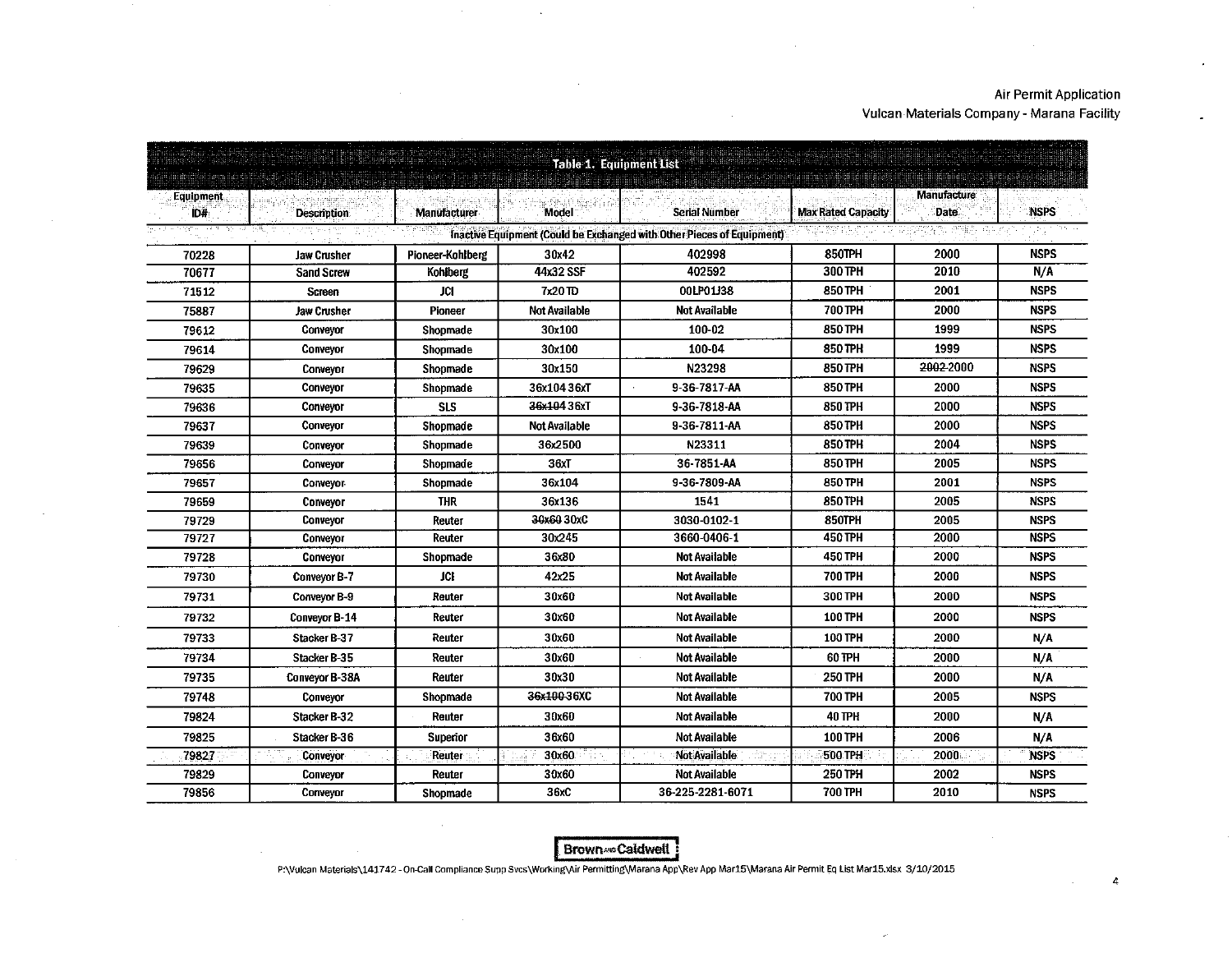|                  | Table 1. Equipment List |                     |                      |                                                      |                           |                            |             |  |  |  |  |
|------------------|-------------------------|---------------------|----------------------|------------------------------------------------------|---------------------------|----------------------------|-------------|--|--|--|--|
| Equipment<br>ID# | <b>Description</b>      | <b>Manufacturer</b> | Model                | <b>Serial Number</b>                                 | <b>Max Rated Capacity</b> | Manufacture<br><b>Date</b> | <b>NSPS</b> |  |  |  |  |
| 79870            | <b>Stacker B-33</b>     | Reuter              | 30x60                | Not Available                                        | 100 TPH                   | 2000                       | N/A         |  |  |  |  |
| 79885            | Conveyor                | JCI.                | 48x16                | <b>Not Available</b>                                 | 100 TPH                   | 2000                       | <b>NSPS</b> |  |  |  |  |
| 82060            | Conveyor                | Shopmade            | 30xC                 | <b>Not Available</b>                                 | 300 TPH                   | 2010                       | <b>NSPS</b> |  |  |  |  |
| 85088            | Feeder                  | Kohlberg            | $42x - 20$           | 403303                                               | <b>Not Available</b>      | <b>Not Available</b>       | N/A         |  |  |  |  |
| 85089            | Conveyor                | Shopmade            | <b>Not Available</b> | Not Available                                        | 300 TPH                   | 2010                       | <b>NSPS</b> |  |  |  |  |
|                  |                         |                     |                      | Decommissioned Equipment (to be removed from permit) |                           |                            |             |  |  |  |  |
| 70222            | <b>VSI Crusher</b>      | Cemco               | Available            | ADEV 0700196 VR                                      | 250 TPH                   | 1990                       | <b>NSPS</b> |  |  |  |  |
| 70730            | <b>Blade Mill BM2</b>   | Trio                | <b>Not Available</b> | TCW 3618-080-(20)                                    | 300 TPH                   | 2003                       | N/A         |  |  |  |  |
| 7154871551       | <b>Primary Screen</b>   | <b>JCI</b>          | <b>Available</b>     | <b>Not Available</b>                                 | 700 TPH                   | 2001                       | <b>NSPS</b> |  |  |  |  |
| 73480            | Screen                  | Hewitt Robbins      | 6x16 TD-V-14         | C70589201                                            | 250 TPH                   | 2001                       | N/A         |  |  |  |  |

Equipment such as Conveyor Belts may be moved from listing under Crushing and Screening and may also be used in Wash Plant under Alternate Operating Scenario.

CFM =Cubic Feet per Minute

TPH =Tons per Hour

Strikethrough indicates change from previous application.

Brown=Caldwell <sup>1</sup>

P:\Vulcan Materials\141742- On-Call Compliance Supp Svcs\Working\Air Permitting\Marana App\Rev App Mar15\Marana Air Permit Eq List Mar15.xlsx 3/10/2015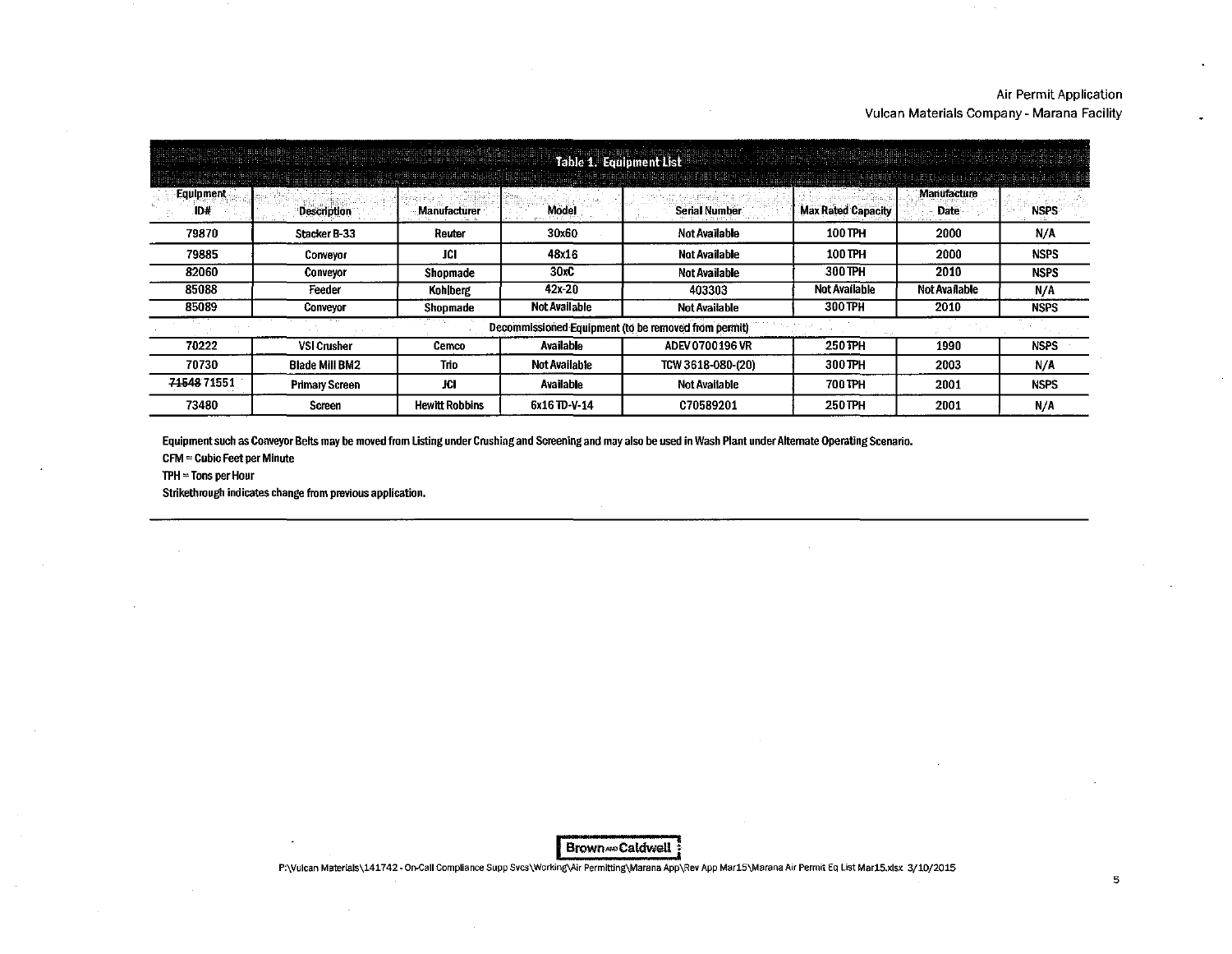|                                                                                                                 | ,我们也不能让我们的人们就会在这里的人们,我们也不能让我们的人们也不能 <b>能够的。""我们的人们也不能让我们的人们也不能让我们的人们</b> 也不能让我们的人们也不能让我们的人                                                                                                                                                                                                                                                                                                                                                                             |  |
|-----------------------------------------------------------------------------------------------------------------|------------------------------------------------------------------------------------------------------------------------------------------------------------------------------------------------------------------------------------------------------------------------------------------------------------------------------------------------------------------------------------------------------------------------------------------------------------------------|--|
|                                                                                                                 | and the company of the contract of the company of the company of the contract of the company of the company of the contract of the contract of the contract of the contract of the contract of the contract of the contract of<br><u>. A serve proceduration of the contraction of the contraction of the contraction of the contraction of the contraction of the contraction of the contraction of the contraction of the contraction of the contraction of the </u> |  |
|                                                                                                                 | disclusionary in a control of the disclusion of a second second basis. The set of the second of the second of the second second second second second second second second second second second second second second second sec                                                                                                                                                                                                                                         |  |
|                                                                                                                 |                                                                                                                                                                                                                                                                                                                                                                                                                                                                        |  |
|                                                                                                                 |                                                                                                                                                                                                                                                                                                                                                                                                                                                                        |  |
|                                                                                                                 |                                                                                                                                                                                                                                                                                                                                                                                                                                                                        |  |
|                                                                                                                 |                                                                                                                                                                                                                                                                                                                                                                                                                                                                        |  |
| the contract of the contract of the contract of the contract of the contract of the contract of the contract of |                                                                                                                                                                                                                                                                                                                                                                                                                                                                        |  |

|                                                | ton/hr | hrs/dav |        | cays/vr<br>$\cdots$ | ton/w     |
|------------------------------------------------|--------|---------|--------|---------------------|-----------|
| <b>Rock Products - PTE</b>                     | 450    | 24      | 10,800 | 365                 | 3.942.000 |
| Rock Products - Typical Operation <sup>2</sup> | 450    |         | 6.300  | 288                 | 1.814.400 |
| Ratio Of Typical Operation to PTE              |        |         |        |                     | 46%       |

 $^4$  = Potential to Emit (PTE) Calculations are based on maximum possible operation, 24 hours per day, 365 days per year.

 $^2$  = Typical Operation is based on 14 hours per day, 6 days per week, 48 weeks per year.

**Controls of the Control of the Control of Control of Control of Controls of the Controls of the Controls of the Controls of the Control of the Control of the Control of the Control of the Control of the Control of the Con** 

| $\ddot{\phantom{0}}$          |                                      | <b>PTE with Controls</b>          |                                  |                                    |                                   |  |  |  |
|-------------------------------|--------------------------------------|-----------------------------------|----------------------------------|------------------------------------|-----------------------------------|--|--|--|
| Source                        | <b>Amount Processed</b><br>(tans/yr) | PM Emission:<br>Factor<br>(D/ton) | : PM<br>Emissions.<br>$(hs/\pi)$ | PM10 Emission<br>Factor<br>(b/tan) | <b>PM10 Emissions</b><br>(lbs/yr) |  |  |  |
| <b>Primary Screeming</b>      | 3,942,000                            | 0.0022                            | 8.672                            | 0.00074                            | 2.917                             |  |  |  |
| <b>Crustung</b>               | 3,942,000                            | 0.0012                            | 4,730                            | 0.00054                            | 2.129                             |  |  |  |
| <b>Fine Screening</b>         | 3,942,000                            | 0.0036                            | 14.191                           | 0.0022                             | 8.672                             |  |  |  |
| <b>Stacking</b>               | 3.942.000                            | 0.00067                           | 2.641                            | 0.00048                            | 1.592                             |  |  |  |
| Conveyor Transfer Points (25) | 98,550,000                           | 0.00014                           | 13,797<br>11.1                   | 0.000046                           | 4,533                             |  |  |  |
|                               |                                      | <b>Total PM</b>                   | 44.032                           | <b>Total PM10</b>                  | 20 144                            |  |  |  |

# 2c. Emission Estimates for Operations Wriste Controls are Not Federally Required

| 2c. Emission Estimates for Operations Where Controls are Not Federally Required |                         |                    |                       |                             |                       |                    |                          |                   |                |  |  |
|---------------------------------------------------------------------------------|-------------------------|--------------------|-----------------------|-----------------------------|-----------------------|--------------------|--------------------------|-------------------|----------------|--|--|
|                                                                                 |                         |                    |                       | <b>PTE Without Controls</b> |                       |                    | PTE with Controls        |                   |                |  |  |
| $\sim$                                                                          |                         | <b>PM Emission</b> | PM                    | PM10 Emission               |                       | <b>PM Emission</b> | PM.                      | PM10 Emission     |                |  |  |
| Scarce                                                                          | <b>Amount Processed</b> | Factor             | <b>Emissions</b>      | Factor <sup>3</sup>         | <b>PM10 Emissions</b> | Factor             | $-1$<br><b>Emissions</b> | Factor            | PM10 Emissions |  |  |
|                                                                                 | (tons/yr)               | (lb/ton)           | $[{\rm ms}/{\rm yr}]$ | (lb/ton)                    | (155/3)               | (b / tan)          | [ms/yr]                  | (lb/ion)          | $(b*/n)$       |  |  |
| <b>Batch Drop Operations</b>                                                    | 3,942,000               | 0.0022             | 8.804                 | 0.0016                      | 6,307                 | 0.00067            | 2,641                    | 0.00048           | 1,892          |  |  |
| Feed Hopper Loading                                                             | 3.942.000               | 0.0022             | 5,804                 | 0.0016                      | 6.307                 | 0.00067            | 2,641                    | 0.00046           | 1,892          |  |  |
|                                                                                 |                         | <b>Total PM</b>    | 17,603                | <b>Total PM10</b>           | 12.614                | <b>Total PM</b>    | 5.282                    | <b>Total PM10</b> | 3.784          |  |  |

|                                       |         |                                                       |                               | 2d. Emission Estimates for Fugitive Sources <sup>4</sup> (No Federally Required Controls) |                            |                                                         |                             |                                            |                                            |
|---------------------------------------|---------|-------------------------------------------------------|-------------------------------|-------------------------------------------------------------------------------------------|----------------------------|---------------------------------------------------------|-----------------------------|--------------------------------------------|--------------------------------------------|
|                                       |         |                                                       | PTE Without Controls          |                                                                                           | alland di                  |                                                         | <b>FITE with Controls</b>   |                                            |                                            |
|                                       | Amount  | <b>PM Emission</b><br>Tactor <sup>*</sup><br>(lb/ton) | <b>Emissions</b><br>This/vil. | PM 10 Emission.<br>Factor"<br>(lb/ton)                                                    | : PM10 Emissions<br>(Ds/yn | PM Envission<br>Facto<br><b><i><b>Excession</b></i></b> | Emissions<br><b>Clbs/yn</b> | PM10 Emission<br><b>Factor</b><br>(Ib ton) | <b>PM10 Emissions</b><br>$\mathsf{m}$ s/yn |
| Vehicle Traffic - Loaders (miles)     | 31,000  | 2,4335                                                | 75,433                        | 0.6333                                                                                    | 19.633                     | 0.73                                                    | 22,630                      | 0.19                                       | 5.890                                      |
| Vehicle Traffic - Haul Trucks (miles) | 109,000 | 2.1850                                                | 238.165                       | 0.5570                                                                                    | 60.713                     | 0.6555                                                  | 71,450                      | 0.1671                                     | 18.214                                     |
| <b>Storage Piles (piles)</b>          | 43      | 1,4098                                                | 61                            | 1,4098                                                                                    | 61                         | 0.423                                                   | 18.19                       | 0.423                                      | 18                                         |
|                                       |         | Treal DM                                              | 313659                        | Total PM10                                                                                | 80,407                     | <b>Tatal PM</b>                                         | 94.098                      | Total PM10                                 | 24.122                                     |

Emission Factors are based on AP-42 Chapter 11.19.2 and ADEQs 2012 Annual Emission Inventory Forms for Crushing and Screening.

<sup>3</sup> = Uncontrolled Emission Factors are calculated from Controlled Emission Factors, which are assumed to include a 100% Capture Efficiency and 70% Control Efficiency.

4 - Includes Vehicle Traffic and Storage Piles associated with both the Crushing and Screening Plant and the Hot-Mix Asphalt Plant.

<sup>5</sup> = Mileage for Laaders and Haul Trucks is based on the facility throughput, typical vehical capacities, and typical travel distances. The number of Storage Piles is based on an average number of piles at the facility.

#### Brown » Caldwell

P:\Vulcan Materials\141742-0n-Call Compliance Supp Svcs\Working\Air Parmitting\Marana App\Rev App Mar15\Marana Air Permit Calcs Rev Mar15.xlsx 3/8/2015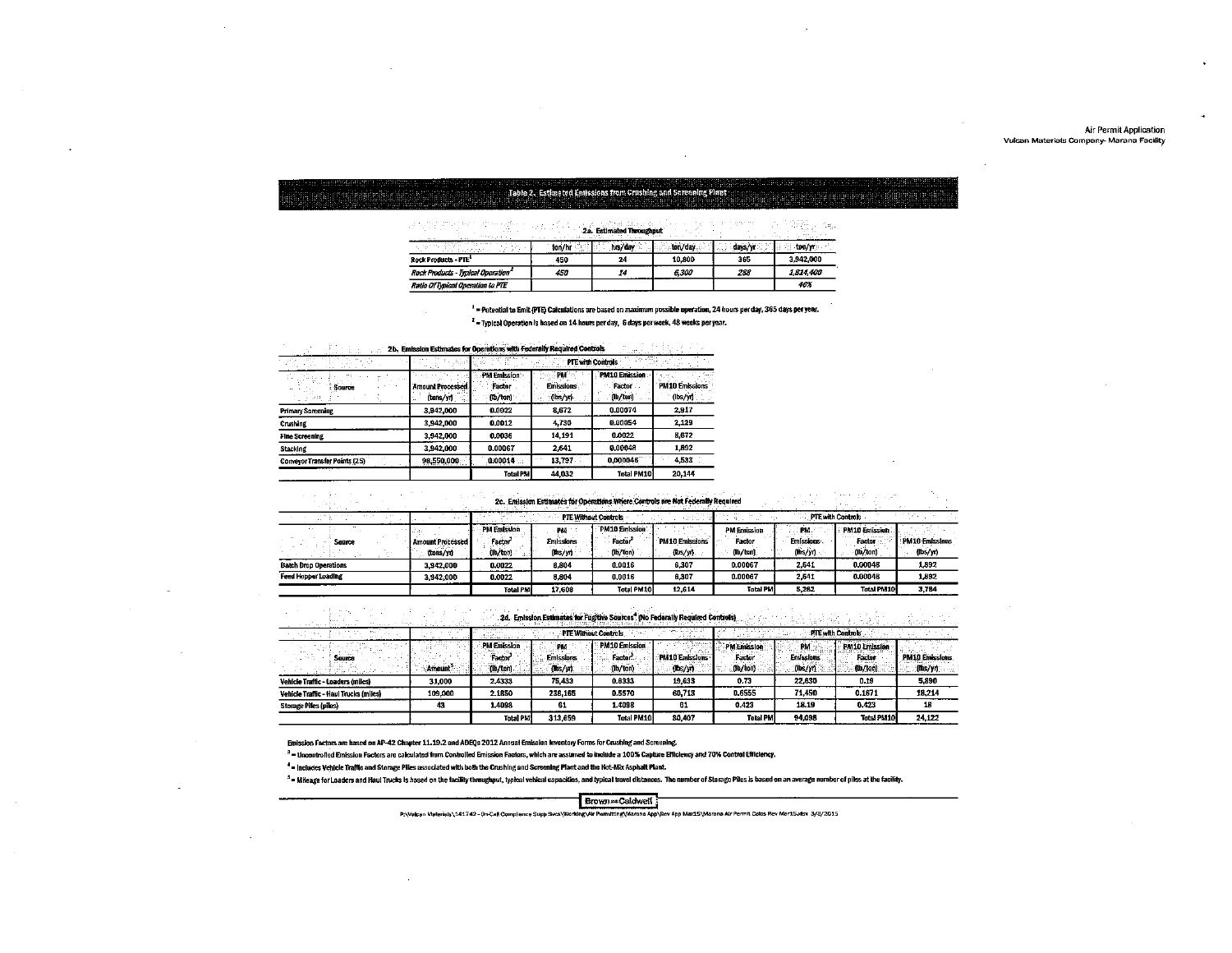#### Table 3. Estimated Emissions from Hot-Mix Asphalt Plant.

3a. Estimated Throughput 大型 "不过"的形式

|                                                   | 5 : 1. 25 : 1. 3 : 3 : 1   | the state of the state of |         | <br>$\sim$                                         | and weather and the |
|---------------------------------------------------|----------------------------|---------------------------|---------|----------------------------------------------------|---------------------|
| $\mathbb{Z}_2$ S $\mathbb{R}$<br>atin di          | thn/hr                     | hrs/day                   | ton/day | $\frac{1}{2}$ in the contribution of $\frac{1}{2}$ | tor/yr              |
| Asphalt Produced - PTE*                           | 350                        | 24                        | 8.400   | 8,760                                              | 3.066.000           |
| Lime (1% of Asphalt Produced) - PTE               | 4                          | 24                        | 34      | 8,760                                              | 30.660              |
| Asphalt Produced - Typical Operation <sup>2</sup> | 350                        | 14                        | 4,900   | 2,000                                              | 700,000             |
| Lime (1% of Asphalt Produced) - Typical           | 4                          | 14                        | 49      | 2.000                                              | 7,000               |
| Ratio Of Typical Operation to PTE                 |                            |                           |         |                                                    | 23%                 |
| Cement Heater [1997] Service                      | te 30. <b>gal/tır</b> 1999 | 99.                       | gal/day | 95 <u>aa</u>                                       | gal/yr              |
| Natural Gas Usage - PTE                           | 4                          | 24                        | 96      | 8,760                                              | 35.040              |
| Natural Gas Usage - Typical Operation             | 4                          | 14                        | 56      | 2,000                                              | 8.000               |
| Ratio Of Typical Operation to PTE                 |                            |                           |         |                                                    | 23%                 |
| The same<br>र, उप                                 | va p<br>ga /hr             |                           | gal/day | <b>ALC</b><br>39511                                | gal/yr              |
| Propane Usage - PTE                               | 6                          | 24                        | 144     | 8,760                                              | 52.560              |
| Propane Usage - Typical Operation                 | 6                          | 14                        | 84      | 2.000                                              | 12.000              |
| Ratio Of Typical Operation to PTE                 |                            |                           |         |                                                    | 23%                 |

 $^1$  = PTE Calculations are based on maximum possible operation, 24 hours per day, 365 days per year.

 $^{-2}$  = Typical Operation is based on 14 hours per day, 2,000 hours per year.

3b. Asphalt Material Handling - Emission Estimates for Operations with Federally Required Controls

|                           |          | .                                    |                                           |                                    |                                    | .                                 |  |
|---------------------------|----------|--------------------------------------|-------------------------------------------|------------------------------------|------------------------------------|-----------------------------------|--|
| $\cdots$                  |          | .                                    |                                           |                                    | PTE with Controls                  |                                   |  |
|                           | Source - | <b>Amount Processed</b><br>(tons/yr) | <b>PM Emission</b><br>Factor.<br>(lb/ton) | PМ<br><b>Emissions</b><br>(lbs/yr) | PM10 Emission<br>Factor<br>(h/ton) | <b>PM10 Emissions</b><br>(lbs/yr) |  |
| Conveyors (12)            |          | 36,792,000                           | 0.00014                                   | 5.151                              | 0.000046                           | 1.692                             |  |
| <b>Scalping Screen</b>    |          | 3.066.000                            | 0.0022                                    | 6,745                              | 0,00074                            | 2,269                             |  |
| Lime to Silo <sup>2</sup> |          | 30.660                               | 0.0089                                    | 273                                | 0.0049                             | 150                               |  |
|                           |          |                                      | Total PM                                  | 12.169                             | <b>Total PM10</b>                  | 4.112                             |  |

|                          |                  |                              |                         |                                    | 3c. Asphalt Material Hauttling - Emission Estimates for Operations Where Controls are Not Federally Required |                              |                 |                          |                |
|--------------------------|------------------|------------------------------|-------------------------|------------------------------------|--------------------------------------------------------------------------------------------------------------|------------------------------|-----------------|--------------------------|----------------|
|                          |                  |                              |                         | <b>PTE without Controls</b>        |                                                                                                              |                              |                 | <b>PTE with Controls</b> |                |
|                          | Amount Processed | <b>PM Emission</b><br>Factor | ™PM<br><b>Emissions</b> | <b>A&amp;10 Emission</b><br>Factor | PM 10 Emissions                                                                                              | <b>PM Emission</b><br>Factor | pм<br>Emissions | PM10 Emission<br>Factur  | PM10 Emissions |
| Saurce .                 | (Luns/yr)        | (lb/ton)                     | (հ./յդ                  | db/toni                            | (lbs/yn                                                                                                      | db/toni                      | illus Avit.     | (lb/ton)                 | (h/s)          |
| <b>Material handling</b> | 3.066.000        | 0.0022                       | 6.847                   | 0.0016                             | 4.106                                                                                                        | 0.00067                      | 2.054           | 8.00048                  | 1.472          |
|                          |                  | Tatal PMİ                    | 6.847                   | <b>Total PM10</b>                  | a nns                                                                                                        | <b>Total PM</b>              | 2 DSA           | Total PM1nl              | 1479           |

Emission Factors are based on AP-42 Chapter 11.19.2 and ADEQs 2012 Annual Emission Inventory Forms for Hot-Mix Asphalt Plants.

<sup>3</sup> = Emisison Factor for Lime to Silo based on AP-42 Chapter 11.12 Emisison Factor for Cement Supplement to Silo

4 ~ Uncontrolled Emission Factors are based on Controlled Emission Factors excluding 100% Capture Efficiency and 70% Control Efficiency.

P:\Vulcen Materials\141742 - Dn-Call Compilance Supp Svcs\Working\Air Permitting\Marana App\Rev App Mar15\Marana Air Permit Calcs Rev Mar15xlsx 3/8/2015